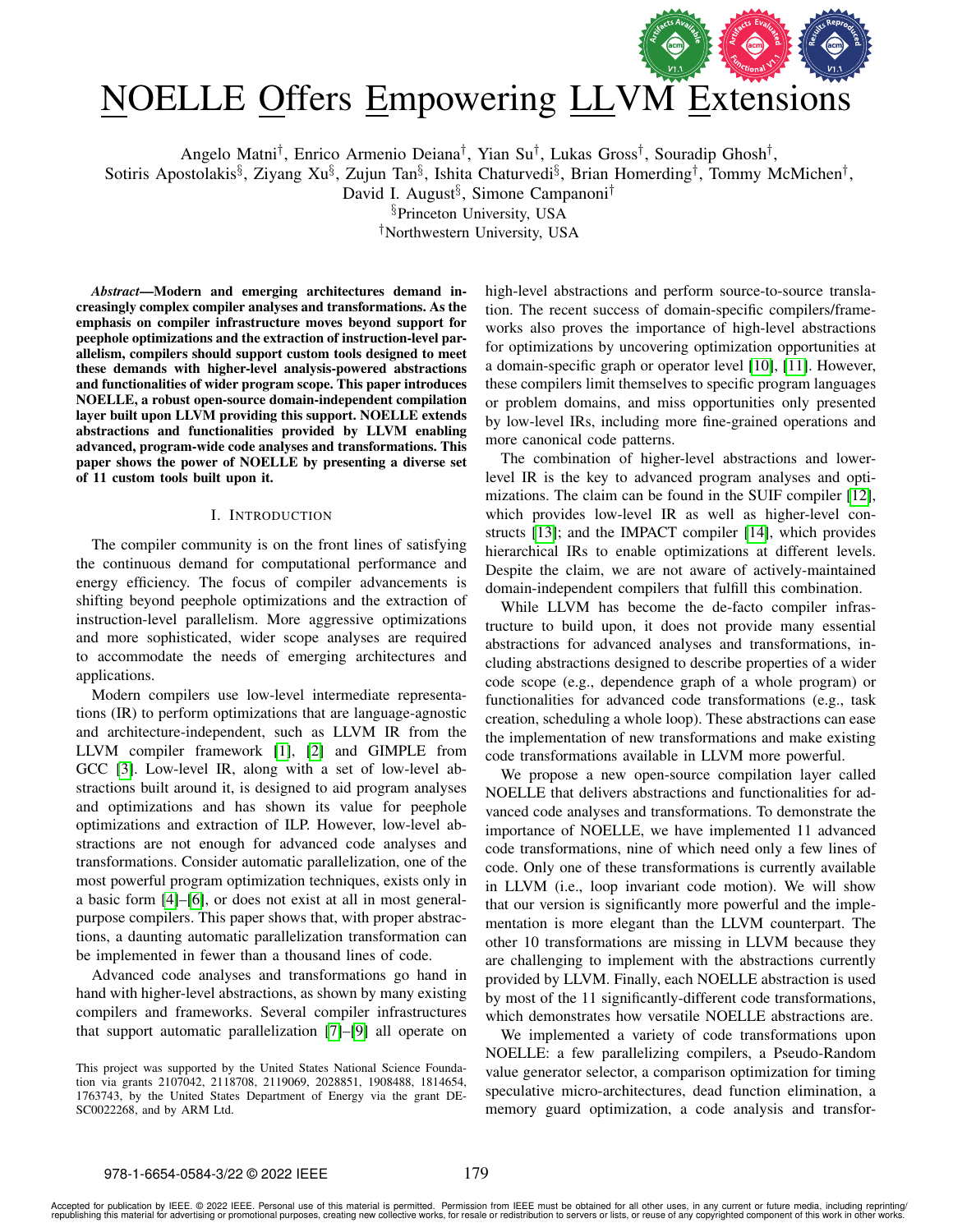mation to replace hardware interrupts, and loop invariant code motion. These tools are challenging to implement with only the low-level abstractions provided by LLVM, however NOELLE enables a powerful and elegant implementation. We tested all these tools on 71 benchmarks from four benchmark suites (SPEC CPU2017, PARSEC 3.0, MiBench, and PolyBench). All these tools improve the quality of the code generated by LLVM with its highest level of optimization. Finally, the high heterogeneity between these 11 custom tools suggests NOELLE provides general abstractions and support for a wide variety of advanced code analyses and transformations. Finally, we have released NOELLE publicly [\[15\]](#page-12-12). This paper:

- Introduces NOELLE, a robust open-source domainindependent compilation layer built upon LLVM,
- Describes the abstractions and functionalities provided by NOELLE to ease development of advanced code transformations and analyses (Section [II-B\)](#page-2-0),
- Presents the tools provided by NOELLE to ease the deployment of custom compilation tool-chains (Section [II-C\)](#page-6-0),
- Describes a diverse set of 11 custom tools built upon NOELLE (Section [III\)](#page-7-0) to highlight NOELLE's benefits,
- Evaluates the importance and accuracy of NOELLE's abstractions (Section [IV\)](#page-8-0), and
- Further motivates the need for NOELLE by comparing it with prior work (Section [V\)](#page-10-0).

## II. NOELLE

We now describe NOELLE, its abstractions, and its tools.

## *A. NOELLE in a Nutshell*

The goal of NOELLE is to provide abstractions and functionalities that enable and simplify the implementation of complex code analyses and transformations, referred to as custom tools, which target wide program scopes. Custom tools built upon NOELLE include LLVM passes that work at the IR level to perform their code analyses and transformations. Allowing these custom tools to be easily implemented and maintainable requires simple, domain-independent abstractions powered by either accurate low-level code analyses or complex low-level code transformations. NOELLE provides such abstractions (Section [II-B\)](#page-2-0) with a modular design allowing its users to pay only the cost of creating the abstractions requested.

NOELLE's abstractions are powered by code analyses, some of which are provided by third parties. For example, the call graph abstraction NOELLE provides is computed by relying on the PDG, which is computed from several alias analyses implemented by external codebases (SCAF [\[18\]](#page-12-13) and SVF [\[19\]](#page-12-14)) as well as those provided by LLVM. Moreover, NOELLE's modular design makes it easy to extend the list of external code analyses that power NOELLE's abstractions. NOELLE also provides tools (Section [II-C\)](#page-6-0) to simplify the implementation of user-specific compilation flows.

Most abstractions NOELLE provides are either not available in LLVM or they significantly extend those provided by LLVM. The remaining abstractions generalize the LLVM ones (e.g., IV). NOELLE's abstractions and related functionalities are listed and briefly described in Table [I.](#page-2-1) Table [II](#page-3-0) describes the importance of the extra functionalities NOELLE provides compared to LLVM's ones.

Input and Output. The input of a compilation flow built upon NOELLE is the source code of a program and optionally, a set of training inputs that could be used for profile-guided or autotuning-based custom tools. The output is a binary for a target architecture supported by vanilla LLVM backends.

An Example of Compilation Flow. NOELLE enables its users to deploy custom compilation flows by providing a set of tools, described in Section [II-C.](#page-6-0) Next, we describe an example of a compilation flow built using NOELLE's tools (Figure [1\)](#page-1-0). This is the compilation flow used by the custom tool HELIX (further described in Section [III\)](#page-7-0).

<span id="page-1-0"></span>

Fig. 1: Compilation flow of the HELIX custom tool using NOELLE tools and a custom pass, HELIX Transformation. Figure [2](#page-3-1) shows how to build HELIX Transformation using NOELLE abstractions.

Each source file composing a program being compiled is consumed by noelle-whole-IR, which outputs a single LLVM IR file that includes the whole program's code as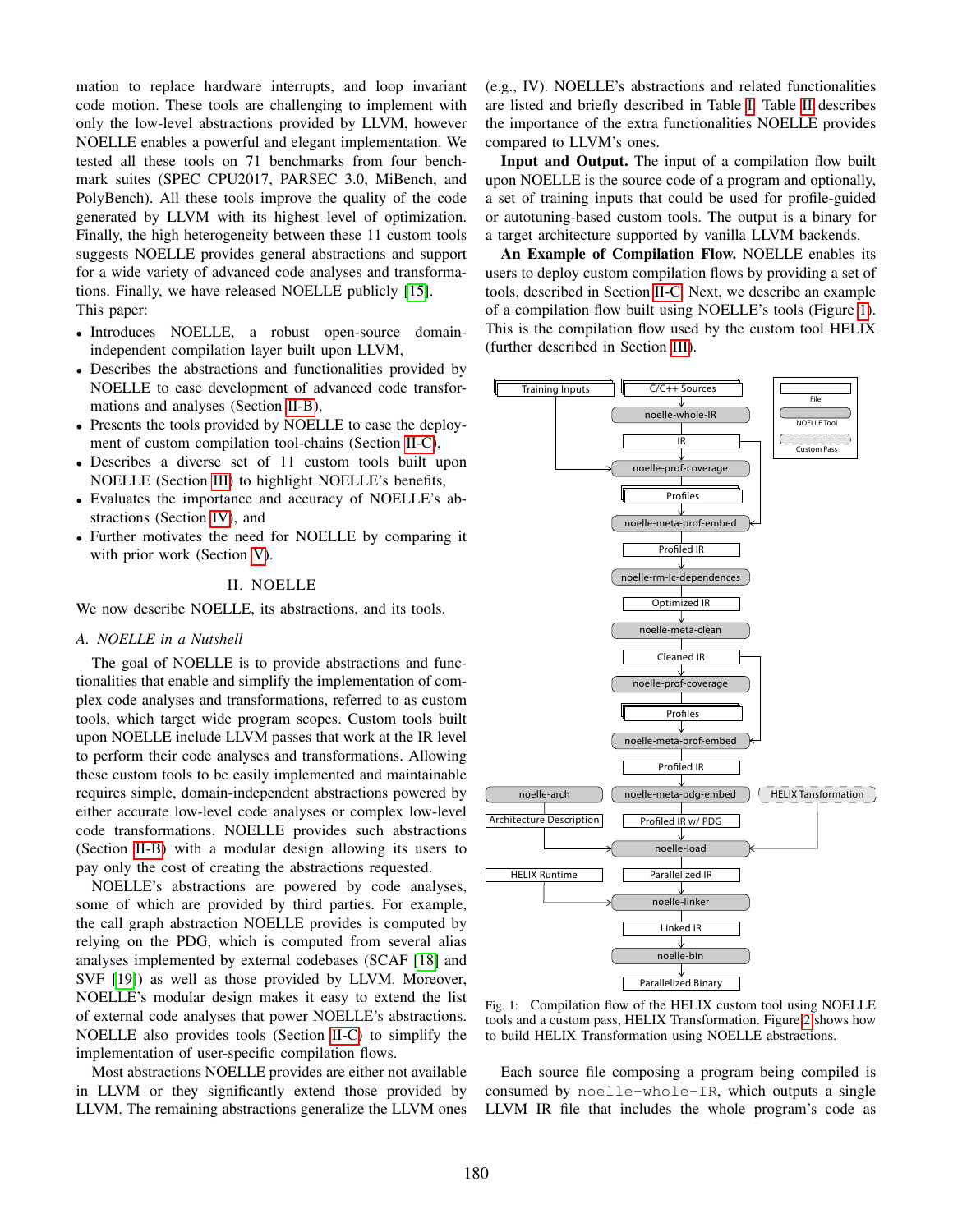<span id="page-2-1"></span>

| <b>Abstraction</b> | <b>LLVM</b> functionalities                                                           | <b>NOELLE</b> additional functionalities                                                                       |
|--------------------|---------------------------------------------------------------------------------------|----------------------------------------------------------------------------------------------------------------|
| Data-flow engine   | Not provided                                                                          | Optimized engine to evaluate user-provided data flow equations.                                                |
| (DFE)              |                                                                                       | Optimizations described in well-known compiler books [16], [17] are all                                        |
|                    |                                                                                       | implemented.                                                                                                   |
| Environment        | Not provided                                                                          | Variables needed by a code region (e.g., a task) to execute (live-ins and live-outs).                          |
| (ENV)              |                                                                                       | Functionalities to transform code to propagate live-ins and live-outs between                                  |
|                    |                                                                                       | functions.                                                                                                     |
| <b>Task</b>        | Not provided                                                                          | Code region (with its inputs/outputs and explicit possible predecessors/successors)                            |
| (T)                |                                                                                       | that can be asynchronously executed.                                                                           |
| Reduction (RD)     | Supports only single-use reducible variables                                          | Identifies and support reducible variables of a loop independently on its uses.                                |
| Scheduler          | Only available in the back-end                                                        | Several schedulers specialized at different code region granularities                                          |
| (SCD)              | and only within a single basic block                                                  | (e.g., scheduler of loops, instruction schedulers within and across basic blocks).                             |
| Profiler           | Profilers at the instruction or branch edge granularities.                            | Adds profilers of loops (e.g., how many iterations a loop execute per invocation),                             |
| (PRO)              |                                                                                       | functions (e.g., how often a function is invoked directly or indirectly by another                             |
|                    |                                                                                       | one), and SCCs (e.g., how many instances an SCC has executed).                                                 |
|                    |                                                                                       | Adds iterators to consider only code regions with specific characteristics                                     |
|                    |                                                                                       | (e.g., loops with run-time coverage higher than a threshold).                                                  |
| PDG                | To appear in the next stable version.                                                 | Dependence information within a configurable scope, up to the entire program.                                  |
|                    | Dependence existence only within a single function.                                   | Provides a hypergraph to describe each dependence at different granularity                                     |
|                    | No additional information attached to dependencies.                                   | (e.g., a dependence between two loops expands to<br>the dependences between the single instructions involved). |
| <b>SCCDAG</b>      | A dependence cannot cross a single function.<br>To appear in the next stable version. | Adds the capability to compute SCCDAG from any PDG configuration                                               |
|                    | SCCDAG derived from the data dependence graph (DDG)                                   | (e.g., DDG, control dependence graph, PDG of a given scope).                                                   |
|                    | rather than the PDG,                                                                  | Adds attributes that describe characteristics of each SCC                                                      |
|                    | so it does not include dependencies of all types.                                     | (e.g., induction variable relationship, side-effect free, self-commutative,                                    |
|                    |                                                                                       | loop-carried).                                                                                                 |
|                    | No additional information attached to dependencies.                                   | Adds iterators to traverse a configurable set of nodes                                                         |
|                    |                                                                                       | (e.g., to iterate over only SCCs with a loop-carried control dependence).                                      |
| Call graph         | Partial call graph created using only direct call/invoke instructions.                | Complete call graph considering both direct and indirect call/invoke instructions.                             |
| (CG)               | Absence of an edge means call may or may not exist.                                   |                                                                                                                |
| Loop structure     | LLVM's class Loop describes the structure of a loop (e.g., its exits).                | Adds information about the shape of the loop (e.g., while-shape, do-while shape).                              |
| (LS)               | It can only provide information about a single function.                              | Supports queries involving multiple functions.                                                                 |
| Invariant          | Only instructions outside a loop, arguments, and constants                            | Instructions within a loop that do not change value among iterations                                           |
| (INV)              | are considered invariants                                                             | are identified as loop invariants.                                                                             |
| Induction variable | Induction variables only for do-while loops                                           | Induction variables of all loops, while and do-while ones.                                                     |
| (IV)               |                                                                                       |                                                                                                                |
| Induction variable | Not provided                                                                          | Modifies the code of a loop to implement a change in step value of an induction                                |
| stepper (IVS)      |                                                                                       | variable.                                                                                                      |
| Loop Content       | Not provided                                                                          | A loop with its dependence graph, its SCCDAG, its invariants, its induction                                    |
| (LC)<br>Forest     | Forest of loop trees for a single function.                                           | variables, and its loop structure information.<br>Forest of loop trees for the whole program.                  |
| (FR)               |                                                                                       | It adjusts when a node is deleted to keep the connections between its parent and                               |
|                    |                                                                                       | its children.                                                                                                  |
| Loop transformer   | Some loop transformations (e.g., loop unrolling).                                     | Adds loop splitting, translating do-while loops into while form,                                               |
| (LT)               | They are not organized under a single abstraction.                                    | and creating new loops. Extends loop fusion.                                                                   |
|                    |                                                                                       | Added transformations and LLVM ones are organized into a single abstraction.                                   |
| Islands (ISL)      | Not provided                                                                          | Identifies the disconnected sub-graphs of a graph (e.g., call graph, PDG).                                     |
| Architecture       | Alignment requirements and size of builtin variables                                  | Description of the underlying architecture in terms of logical/physical cores,                                 |
| description (AR)   |                                                                                       | NUMA nodes.                                                                                                    |
|                    |                                                                                       | It also provides the measured latencies and bandwidths between pairs of cores.                                 |
|                    |                                                                                       |                                                                                                                |

## TABLE I: FUNCTIONALITIES AND ABSTRACTIONS ADDED BY NOELLE COMPARED TO LLVM

well as options to use to generate the final binary (e.g., the libraries to link with). Then, using training inputs given to NOELLE, noelle-prof-coverage runs several profilers to collect statistics about the single IR file's execution. These statistics include the hotness of code regions (e.g., a loop, a basic block), loop-specific information (e.g., the total number of iterations of a loop, the average number of iterations per invocation of a loop), and function-specific information (e.g., number of invocations of a function, the average number of recursive calls of a recursive function). The program's profiles are then embedded into the IR file by noelle-meta-prof-embed. The generated IR is consumed by noelle-rm-lc-dependencies, which applies a set of code transformations that aim to reduce loop-carried data dependencies in hot loops (i.e., the minimum hotness required to consider a loop). The generated IR is now more amenable to loop-centric code parallelization techniques. The tool noelle-meta-clean cleans all NOELLE-specific metadata from the IR file. Then, noelle-prof-coverage

and the tool noelle-meta-prof-embed re-generate and embed the program's profiles, respectively. Then, noelle-meta-pdg-embed computes the program dependence graph (PDG) and embeds it as metadata inside the IR file. The noelle-arch computes architecture-specific profiles (e.g., communication latency between cores). Its output is used by the HELIX transformation. Finally, the noelle-load tool is invoked, which loads in memory NOELLE's compilation layer, to run the HELIX transformation. The HELIX transformation relies on NOELLE's abstractions to parallelize hot loops. The generated parallelized IR file is then consumed by noelle-linker, which embeds the HELIX-specific runtime into the IR. Finally, noelle-bin generates the parallel binary.

# <span id="page-2-0"></span>*B. NOELLE's Abstractions*

Next, we describe the abstractions that NOELLE provides to its users. NOELLE's abstractions (summarized by Tables [I,](#page-2-1) [II\)](#page-3-0) are demand-driven and customizable to preserve compilation time and memory. Hence, users only pay for the abstractions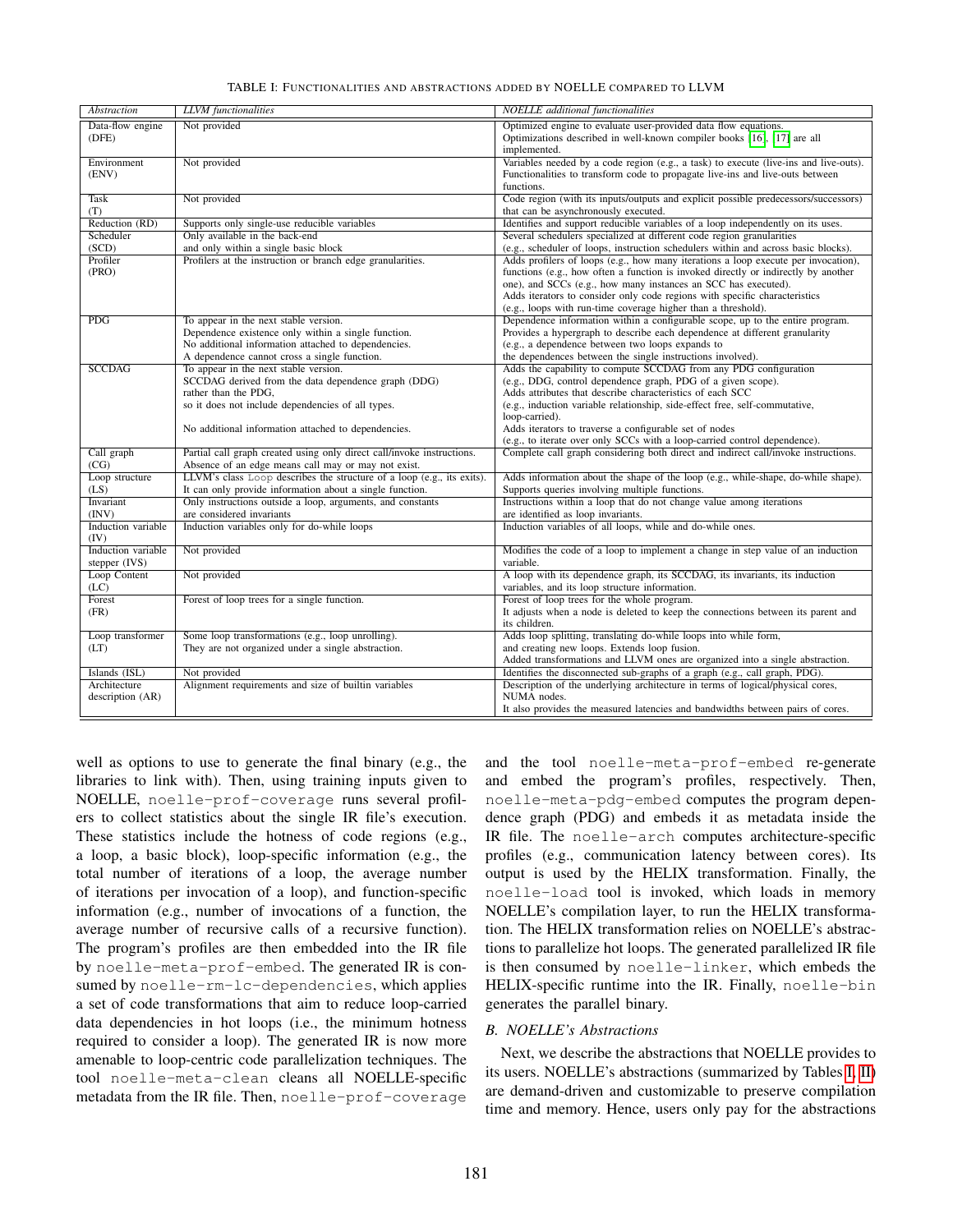TABLE II: NOELLE'S ABSTRACTIONS AND FUNCTIONALITIES ENABLE SEVERAL ANALYSES AND TRANSFORMATIONS.

<span id="page-3-0"></span>

| Abstraction                      | Importance of the additional NOELLE's functionalities                                                                                                                                                    |
|----------------------------------|----------------------------------------------------------------------------------------------------------------------------------------------------------------------------------------------------------|
| Data-flow engine (DFE)           | Enables data-flow analyses to be implemented with a simple declaration of their equations.                                                                                                               |
| Environment                      | Simplifies the extraction of a code region from its context where it is defined.                                                                                                                         |
| (ENV)                            | For example, ENV simplifies a loop to be outlined into another function.                                                                                                                                 |
|                                  | Also, when ENV is coupled with Task, it enables parallel executions between code regions and/or scheduling of                                                                                            |
|                                  | entire code regions.                                                                                                                                                                                     |
| Task $(T)$                       | Enables the design of task-centric asynchronous execution models.                                                                                                                                        |
| Reduction (RD)                   | Enables transformations to avoid performance degradation due to dependencies involving reducible variables.                                                                                              |
| Scheduler (SCD)                  | Enables transformations to go beyond peephole optimizations like scheduling a whole loop within a function.                                                                                              |
| Profiler (PRO)                   | Enables transformations to understand the dynamic aspects of code regions going beyond single instructions.                                                                                              |
| PDG                              | Knowing the dependence graph up to the whole program enables program-wide code analyses and transformations.                                                                                             |
|                                  | Providing the ability to compute the dependence graph at different granularities enables users to pay only what                                                                                          |
|                                  | they need.                                                                                                                                                                                               |
|                                  | Dependencies in NOELLE's PDG come with a rich set of attributes describing its characteristics;                                                                                                          |
|                                  | for example, loop-carried with dependence distance, memory allocation location for memory accesses,                                                                                                      |
|                                  | commutativity of a dependence.                                                                                                                                                                           |
|                                  | This enables transformations to specialize depending on dependence's characteristics                                                                                                                     |
|                                  | (e.g., a code scheduler capable to consider both orders of a pair of instructions connected by a commutative                                                                                             |
|                                  | dependence).                                                                                                                                                                                             |
|                                  | Finally, NOELLE's PDG provides several iterators for traversing a configurable set of dependencies; these iterations                                                                                     |
|                                  | simplify user's code.                                                                                                                                                                                    |
| <b>SCCDAG</b>                    | Understanding the specific characteristics of an SCC enables transformations to specialize their handling of                                                                                             |
|                                  | dependence cycles (e.g., enabling out-of-order executions between dynamic invocations of a commutative SCC).                                                                                             |
| Call graph<br>(CG)               | A complete call graph enables transformations to act upon the lack of edges between two functions                                                                                                        |
|                                  | (e.g., if a function has no incoming edges, then it can be deleted as unreachable).                                                                                                                      |
| Loop structure (LS)              | Simplifies the implementation of inter-procedural transformations that need knowledge of loops of different functions.                                                                                   |
| Invariant (INV)                  | Increases significantly the number of loop invariants making related transformations more powerful.                                                                                                      |
| Induction variable               | Enables transformations that must work with while-shape loops (e.g., parallelization).                                                                                                                   |
| (IV)<br>Induction variable       |                                                                                                                                                                                                          |
|                                  | Simplifies transformations that change how to traverse the loop's iteration space.                                                                                                                       |
| stepper (IVS)                    | Allows users to have all information about a loop to be accessible through a single abstraction.                                                                                                         |
| Loop Content (LC)<br>Forest (FR) | Enables transformations to target loops in different functions at the same time.                                                                                                                         |
|                                  |                                                                                                                                                                                                          |
| Loop transformer<br>(LT)         | Simplifies transformations that need to modify a loop using a sequence of complex loop transformations<br>(e.g., splitting a loop into two and then take the second one and merge it with another loop). |
| Islands (ISL)                    | Simplifies transformations that need to know whether two nodes are connected directly or indirectly                                                                                                      |
|                                  | (e.g., dead function elimination).                                                                                                                                                                       |
| Architecture (AR)                | Enables transformations to specialize the generated code depending on platform-specific characteristics of its cores                                                                                     |
|                                  | and NUMA zones.                                                                                                                                                                                          |
|                                  |                                                                                                                                                                                                          |

<span id="page-3-1"></span>

Fig. 2: Arrows in the graph describe the dependence between analyses used by the HELIX transformation.

they need. In other words, if a user does not need the program dependence graph (PDG), then it will not pay the cost of analyzing the program to compute its dependencies. Also, if an user needs only the PDG of a loop, then it will only pay

the cost of running loop-specific dependence analyses for that loop. Table [I](#page-2-1) describes the additional functionalities NOELLE provides compared to LLVM 12. Table [II](#page-3-0) describes what these additional functionalities enable.

PDG. NOELLE provides the Program Dependence Graph (PDG) representation of a program [\[20\]](#page-12-17). We made the design choice of enabling users to obtain a PDG at different code granularities (e.g., dependencies between single instructions or single loops). This enabled NOELLE's users to specialize their use of NOELLE for their specific needs. This is obtained by providing the ability to change the semantics of a node in the graph (e.g., single instruction, single loop, single SCC) as well as by allowing users to request the PDG of a subset of the program's code.

The PDG builds upon NOELLE's *dependence graph*, a templated class designed to represent a generic graph of directed dependencies between nodes. What constitutes a node is decided when the class is instantiated. For example, an instruction-level PDG instantiates this templated class with the LLVM instruction class. Hence, the nodes of this PDG are the instructions of a program. Independently on the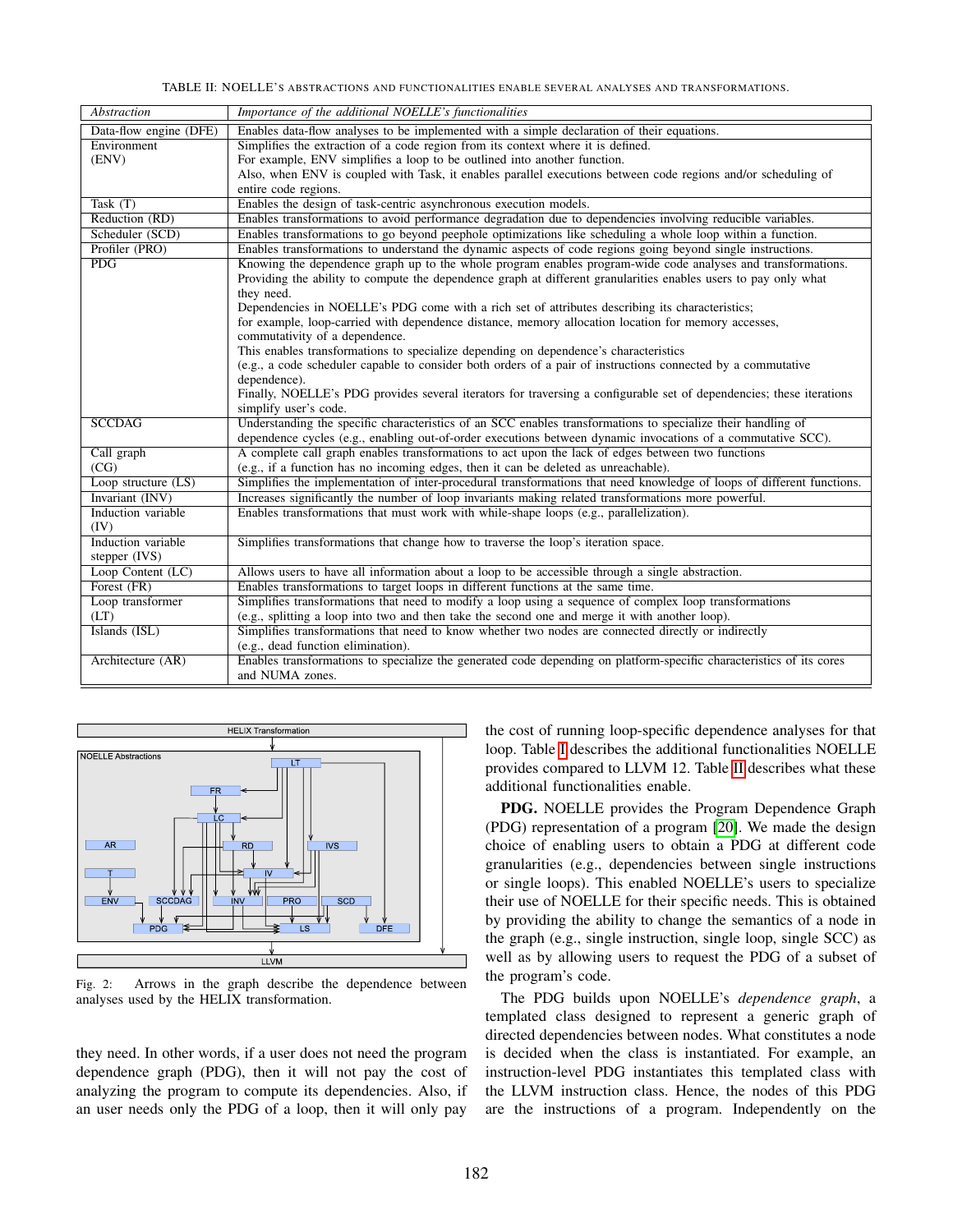node choice, each edge of a PDG contains a rich set of attributes to differentiate between dependencies (e.g., control and data). Data dependencies are further characterized by the dependence type (Read-After-Write, Write-After-Write, Write-After-Read), whether it is loop-carried, dependence distance, whether it is commutative, whether it is a memory or register dependence, and whether it is an apparent (may) or actual (must) dependence [\[21\]](#page-12-18). Finally, each edge can contain sub-edges to describe that dependence at a lower granularity. For example, an edge in an SCC-level PDG contains subedges, which represent the instruction-level dependencies that are responsible for this SCC-level dependence.

An analysis or transformation built upon NOELLE can use the PDG abstraction to create function dependence graphs and loop dependence graphs. The former refers to dependencies only between the instructions of a function and it is computed directly from the PDG. The latter is a dependence graph of a specific loop and it uses additional loop-centric analyses. In more detail, when a pass requests the loop dependence graph of a loop from a PDG, NOELLE runs loop-centric analyses to refine, and improve the precision about, the dependencies that are included in the PDG for the specific loop in-question. NOELLE computes the PDG without using loop-centric memory analyses and only use those when requested because loopcentric memory analyses are the slowest ones and most users do not need the most accurate set of dependences for cold loops. Finally, NOELLE enables users to compute a PDG of an arbitrary set of instructions.

Users of the PDG abstraction often want to not only know about the nodes of a dependence graph that belong to a related code region (e.g., instructions of a loop for a loop dependence graph) but also about the inputs and the outputs of the graph. For example, a parallelizing code transformation of a loop needs to know the live-in and live-out sets of the target loop. Because of this need, the *dependence graph* offers two sets of nodes, both internal and external. The former belong to the related code region; the latter represents the live-ins and live-outs of that code region. The computation of both sets of nodes is computed by NOELLE when a pass requests either a loop dependence graph or a function dependence graph.

SCCDAG. Advanced code transformations like parallelization techniques can be implemented as different strategies to schedule instances of the nodes that compose the SCCDAG of a loop [\[22\]](#page-12-19), [\[23\]](#page-12-20). For instance, HELIX distributes instances of a given SCCDAG node around the cores. DSWP instead distributes nodes of an SCCDAG between cores while keeping all instances of a given node within the same core. Hence, an important abstraction is the SCCDAG, which NOELLE provides. Building this abstraction upon NOELLE's *dependence graph* enabled the SCCDAG of a given loop to be a complete description of loop dependencies, including those with the rest of the program, and users can now change the granularity of the graph from SCC to instructions if needed.

NOELLE includes code analyses (e.g., commutative analysis, induction variable analysis) that are used when an SC-CDAG is computed. Such analyses provide a rich description

TABLE III: DEPENDENCIES BETWEEN NOELLE'S ABSTRACTIONS

| <b>Abstraction</b>      | Depends on                   |
|-------------------------|------------------------------|
| <b>DFE</b>              |                              |
| <b>ENV</b>              | <b>PDG</b>                   |
| т                       | <b>ENV</b>                   |
| RD                      | SCCDAG, INV, IV              |
| $\overline{\text{SCD}}$ | PDG. LS. DFE                 |
| <b>PRO</b>              | LS                           |
| PDG                     |                              |
| <b>SCCDAG</b>           | PDG                          |
| CG                      | <b>PDG</b>                   |
| $\overline{LS}$         |                              |
| <b>INV</b>              | PDG. LS                      |
| IV                      | LS, INV, SCCDAG              |
| <b>IVS</b>              | LS. INV. IV                  |
| $\overline{LC}$         | LS, PDG, IV, INV, SCCDAG, RD |
| <b>FR</b>               | LC. CG                       |
| LT                      | FR, LC, DFE, IV, IVS, INV    |
| ISL                     | PDG, CG                      |
| AR                      |                              |

of each SCC. In more detail, a node of an SCCDAG can be Independent, Sequential, or Reducible. This categorization of a node  $n$  depends on the relation between the instructions' dynamic instances included in  $n$  for a given loop invocation. If all these instances are independent of each other, then  $n$  is tagged as Independent. If an instance of an instruction of n depends on another instance of an instruction of  $n$ , then this node is tagged as Sequential. Furthermore, if there are dependencies between instances of  $n$ , but they are reducible by a reduction code transformation (e.g., by cloning the defined variable s in s  $+=$  work(d)), then *n* is tagged as Reducible, and the related reduction is described within the node. Finally, each SCC can be ordered or commutative depending on whether the dynamic instances of the related SCC must be preserved or not.

Call graph (CG). NOELLE provides the complete *call graph* of a program where nodes are functions, and edges indicate a given function invokes another. This graph is complete so the lack of an edge means a function cannot invoke another. This abstraction relies on the PDG to compute the possible callees of an indirect call. Edges of NOELLE's call graph can be must or may depending on whether a given caller-callee relation is proved to hold or not. Each edge has sub-edges to indicates with which specific instructions a caller invokes another function. Finally, CG can compute the set of disconnected islands of such a graph.

Environment (ENV). NOELLE offers the *Environment* abstraction, which is an array of pointers of variables. Variables within an Environment represent the incoming and outgoing values for a set of instructions. Finally, NOELLE provides *Environment Builder* to create, modify, and query environments.

Task (T). NOELLE offers the *Task* abstraction to describe a code region that runs sequentially. Parallelization techniques use the above abstraction in the following way. Nodes within an SCCDAG are partitioned into tasks. An Environment is created for each task. At runtime, tasks are submitted to a thread-pool, which will run them in parallel across the cores. The explicit forwarding of data values between tasks is performed with the knowledge provided by the Environment.

Data flow engine (DFE). NOELLE provides a *data flow*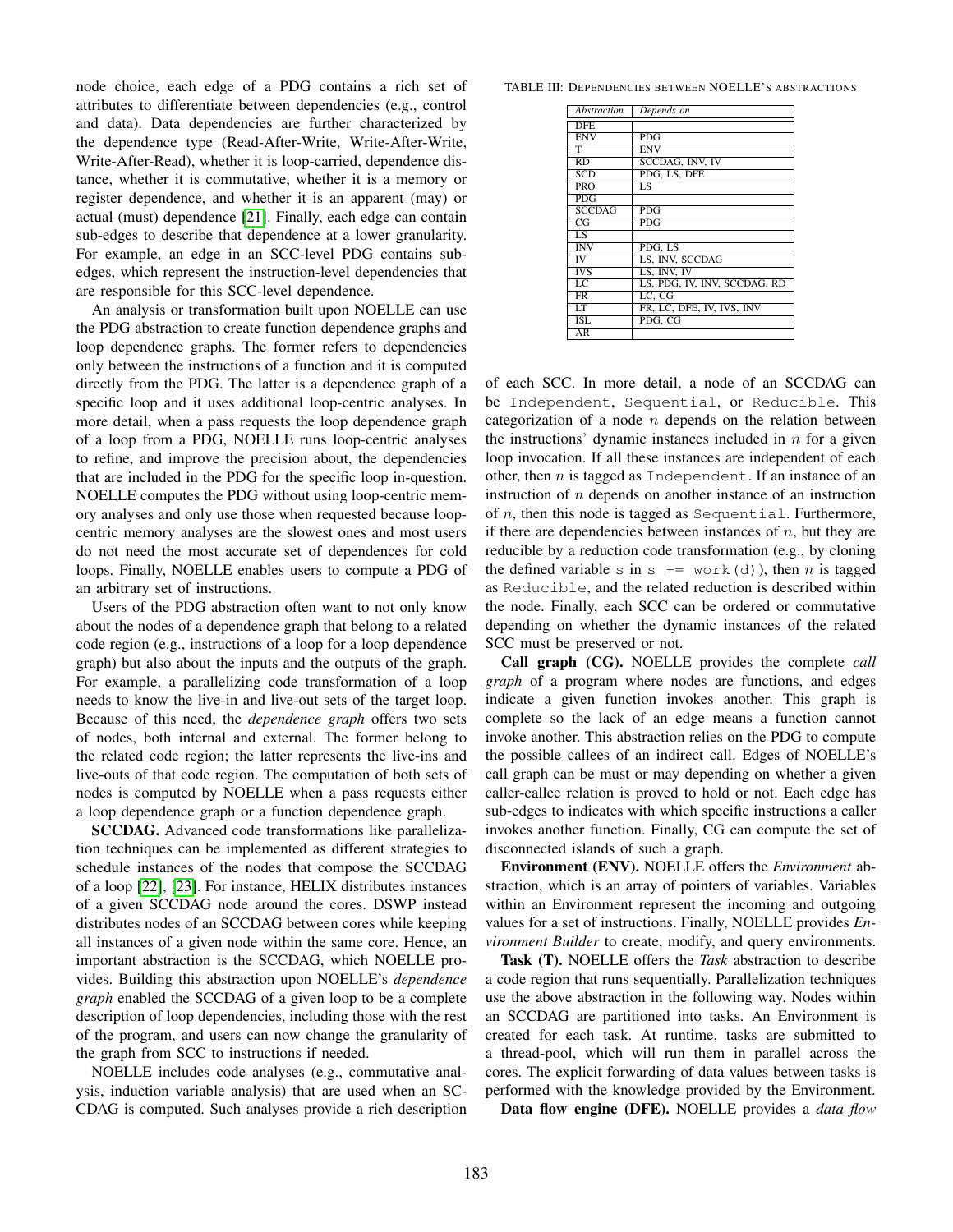TABLE IV: NOELLE'S TOOLS

<span id="page-5-0"></span>

| Tool                     | Description                                                                   | Depends on     |
|--------------------------|-------------------------------------------------------------------------------|----------------|
| noelle-whole-IR          | Generate a single IR file from $C/C++$ source files embedding the compilation |                |
|                          | options as metadata inside the generated IR file.                             |                |
| noelle-norm              | Normalize an IR file (e.g., all loops will be in LCSSA form).                 |                |
|                          | NOELLE's abstractions are computed assuming the IR analyzed is normalized     |                |
|                          | using this tool.                                                              |                |
| noelle-rm-lc-dependences | Transform loops to remove as many loop-carried data dependences as possible.  | SCCDAG, CG,    |
|                          | This tool generates normalized IR by invoking noelle-norm.                    | L, PRO, FR, LB |
| noelle-prof-coverage     | Inject code into the IR file given as input to profile IR instructions.       | PRO, FR, CG    |
| noelle-meta-prof-embed   | Embed profiles into the IR file given as input.                               | PRO, FR, CG    |
| noelle-meta-pdq-embed    | Compute and embed the PDG into the IR file given as input.                    | <b>PDG</b>     |
| noelle-meta-loop-embed   | Assign identificators to loops and their mapping with source code loops.      | LS.            |
| noelle-load              | Load the NOELLE abstractions into memory without computing them.              |                |
| noelle-fixedpoint        | Invoke a custom tool until it changes the IR.                                 |                |
| noelle-codesize          | Print to standard output the number of static IR instructions of the IR file  |                |
|                          | given as input.                                                               |                |
| noelle-loopsize          | Print to standard output the number of static IR instructions of the IR file  |                |
|                          | given as input that are included in loops.                                    |                |
| noelle-arch              | Generate a file that describes the underlying architecture and its profiles   | AR             |
|                          | (e.g., core-to-core latencies).                                               |                |
| noelle-linker            | Links IR files together while preservering the semantic of metadata generated |                |
|                          | by NOELLE's tools.                                                            |                |
| noelle-bin               | Generate a standalone binary from an IR file using the compilation options    |                |
|                          | specified as metadata inside the IR file given as input.                      |                |
| noelle-config            | Print to standard output information about the installation of NOELLE         |                |
|                          | (e.g., the installation directory).                                           |                |

*engine* that can be used to implement data flow analyses. DFE implements conventional optimizations like bit-vectors, basic block granularity optimization, working list algorithm, and loop-based priority [\[24\]](#page-12-21). Finally, NOELLE provides a set of common data flow analyses that rely on DFE.

Profiler (PRO). NOELLE provides several code profilers, the ability to embed their results into IR files, and abstractions to facilitate high-level queries on such data. Examples of queries that can be performed are the hotness of a code region (e.g., a loop, an SCC of a dependence graph), loop-specific information (e.g., loop iteration count, average loop iteration count per invocation), and function-specific information (e.g., the average number of times that an invocation of a function invokes another).

Scheduler (SCD). NOELLE provides the *scheduler* abstraction that offers the capability of moving instructions within and among basic blocks while preserving original code semantics. This abstraction enables users to work at different granularities; users can move a whole loop, a basic block, or single instructions. The scheduler relies on the PDG abstraction to guarantee semantic preservation. The abstraction provides a hierarchy of schedulers starting from a generic one and including loop-specific and within-basic-block schedulers. Each scheduler augments the generic capabilities with specialized capabilities (e.g., reducing the header size of a loop).

Loop Transformer (LT). NOELLE offers the *loop transformer* abstraction that enables passes to modify/create/delete loops. LT is similar to the IRBuilder abstraction offered by LLVM, but instead of targeting instructions, LT targets loops.

Induction variables (IV). NOELLE provides the *induction*

*variable* abstraction. Because LLVM's IR is in SSA form, the concept of the loop's induction variable is embodied by an SCC of the SCCDAG of that loop. NOELLE's abstraction exposes such SCC, the starting and ending value of an induction variable, the step amount per loop iteration, and whether an induction variable controls the number of loop iterations that will be executed. Finally, IV exposes the potential relationship with other induction variables for those that are derived.

While the latest LLVM version provides an induction variable abstraction, this is unfortunately not enough. The main difference between the LLVM's induction variable and NOELLE's version is that NOELLE implements a more robust algorithm to detect induction variables based on both the SC-CDAG and SCEV. This enables NOELLE to detect induction variables independent of the target loop shape. Instead, LLVM can only detect induction variables for do-while loops.

Induction Variable Stepper (IVS). A common operation for modern and emerging code transformations is to modify the step of induction variables. For example, loop rotation needs to revert the step value of induction variables. Another example is an advanced DOALL parallelization, which needs to perform chunking between iterations to increase spatial locality. NOELLE's *induction variable stepper* abstraction offers the capability to modify any step value of induction variables of a loop; users need only specify the new step values, and the abstraction modifies the loop accordingly.

Loop Content (LC). This abstraction includes a representation of the loop structure (called LS). The latter is equivalent to the loop abstraction of LLVM. The abstraction LC, instead, adds to LS the loop dependence graph (computed from the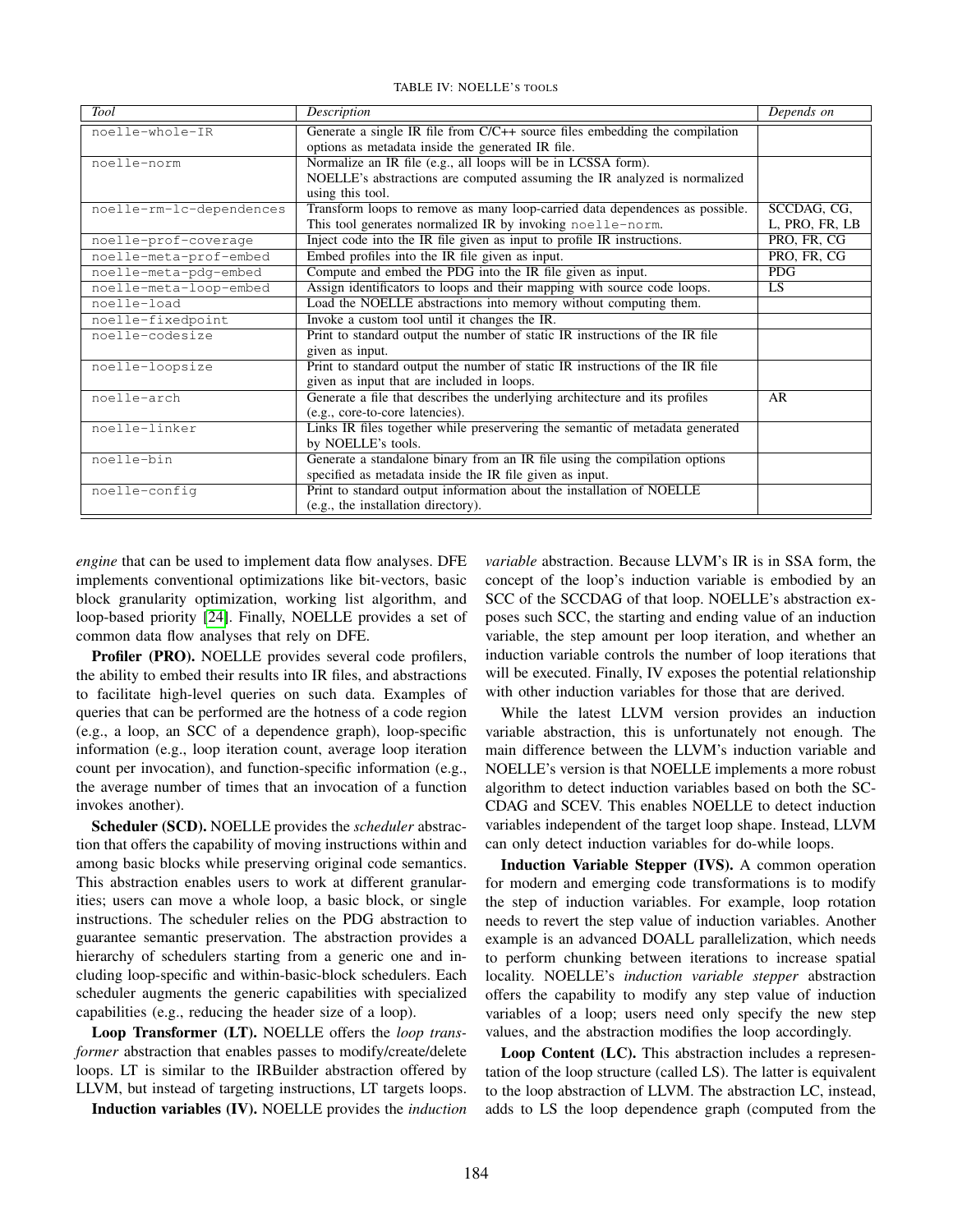PDG) and the loop-specific instances of the abstractions IV and INV.

Other abstractions. Above, we have described the most important abstractions NOELLE provides. However, NOELLE provides additional abstractions used for simple compilation tasks such as *control equivalence*, *reduction operations*, *extensible metadata* attached to control structures like loops, *SCCDAG partitioner*, *forests(FR), and graphs* designed to restore connections among remaining parts when a node is deleted, *architecture* to describe how logical cores are mapped to physical cores and NUMA nodes, and deterministic *IDs* for instructions, loops, functions, and basic blocks.

Furthermore, NOELLE offers a new implementation of the *loop structure (LS)*, *dominator*, and *scalar evolution* abstractions. These new implementations avoid common bugs caused by LLVM function passes freeing their memory when a module pass invokes them on multiple functions. To avoid this common bug, NOELLE offers implementations of these LLVM abstractions with the property that only their users can free these memory objects.

## <span id="page-6-0"></span>*C. NOELLE's Tools*

NOELLE includes tools (Table [IV\)](#page-5-0) to help users deploy their compilation tool-chain The most important ones are summarized as follows:

**noelle-whole-IR** generates a single IR file. Merging all bitcode into a single bitcode file is important for the analyses and transformations that span a wide code region (e.g., the whole program). This tool is based on qllvm.

**noelle-rm-lc-dependences** modifies an IR program to remove or reduce the impact of loop-carried data dependencies.

**noelle-prof-coverage** profiles IR code using representative program inputs. At the moment, NOELLE includes an instruction profiler, a branch profiler, and a loop profiler.

**noelle-meta-pdg-embed** computes the PDG of an IR file. This tool computes the PDG by invoking many timeconsuming and accurate alias analyses that power NOELLE. Then, this tool embeds the computed PDG as metadata into the IR file so that NOELLE can re-construct the requested abstractions without requiring memory analyses.

**noelle-meta-loop-embed** assigns identificators to loops in the IR language and it embeds the mapping between these loops and loops of the source code files. Source code loops are identified by the file name and line number of the first statement of the related loop. This information is used by custom tools built upon NOELLE that need to keep track of the relation between loops in IR and loops in the source code (e.g., loops in C++ files).

**noelle-load** loads the NOELLE layer in memory. Custom tools invoke NOELLE's empowered LLVM pass by using noelle-load rather than the LLVM tool opt.

**noelle-arch** measures architecture-specific characteristics. At the moment, this tool measures the core-to-core latency and bandwidth. This tool also interacts with the tool hwloc [\[25\]](#page-12-22) to

Algorithm 1: *isInvariant llvm(Instruction I, Loop L, Dominator DT, AliasAnalysis AA)*

| <b>Result:</b> Return true if instruction I is an invariant in loop L            |
|----------------------------------------------------------------------------------|
| /* Simplified logic of LLVM implementation<br>$\star/$                           |
| for <i>operand</i> in <i>I.getOperands()</i> do                                  |
| <b>if</b> operand is defined in L then return False;                             |
| end                                                                              |
| if isa <loadinst><math>(I)</math> then</loadinst>                                |
| for <i>Instruction</i> $J$ in $L$ do                                             |
| if getModRef( <i>J</i> , <i>I</i> ) $!=$ <i>NoMod</i> then return <i>False</i> ; |
| end                                                                              |
| end                                                                              |
| if isa <storeinst><math>(I)</math> then</storeinst>                              |
| for memory use MU in L do                                                        |
| // Conservatively ensures no memory                                              |
| // use precedes this store                                                       |
| if not DT.dominates(I, MU) then return False;                                    |
| end                                                                              |
| // Ensures no memory def/use would be                                            |
| // invalidated by hoisting the store                                             |
| $M \leftarrow AA$ .getNearestDominatingMemoryAccess(I);                          |
| if $M$ is in $L$ then return $False$ ;                                           |
| end                                                                              |
| if $call \leftarrow dyn\_cast \leftarrow \text{d}allInst \leftarrow (I)$ then    |
| <b>if</b> AA.getModRefBehavior(call) != NoMod then return False;                 |
| $S \leftarrow AA$ .onlyMemoryAccessesAreArquments(call);                         |
| if not $S$ then return $False$ :                                                 |
| for Argument A of call do                                                        |
| for sL in $L$ -z get SubLoops() do                                               |
| for $sI$ in $sI$ , do                                                            |
| if $AA$ .getModRef $(A, sI)$ != NoMod then return False;                         |
| end                                                                              |
| end                                                                              |
| end                                                                              |
| end                                                                              |
| return True;                                                                     |

<span id="page-6-1"></span>Algorithm 2: *isInvariant noelle(Instruction I, Loop L, PDG dg, Stack s)*

| <b>Result:</b> Return true if instruction I is an invariant in loop L               |     |
|-------------------------------------------------------------------------------------|-----|
| /* Implementation using high level abstraction PDG                                  |     |
| instead of low level abstractions alias analysis                                    |     |
| and dominators                                                                      | $*$ |
| if $I$ in $s$ then return $False$ ;                                                 |     |
| s.push $(I)$ ;                                                                      |     |
| for PDG dependence $J$ to $I$ do                                                    |     |
| if $J$ is in $L$ then                                                               |     |
| $inv \leftarrow$ is Invariant_noelle( <i>J</i> , <i>L</i> , <i>dg</i> , <i>s</i> ); |     |
| if not <i>inv</i> then return <i>False</i> ;                                        |     |
| end                                                                                 |     |
| end                                                                                 |     |
| $s.pop()$ ;                                                                         |     |
| return True:                                                                        |     |
|                                                                                     |     |

<span id="page-6-2"></span>find the number of physical and logical cores of the underlying platform, their mapping, and NUMA nodes.

#### *D. Impact of NOELLE's Abstractions*

NOELLE's abstractions may depend on each other to simplify design while keeping high precision. We show the impact of building on higher-level NOELLE abstractions by looking at the invariant abstraction (INV) as an example.

Algorithm [1](#page-6-1) shows the simplified logic of LLVM's implementation that relies on low-level abstractions to decide whether a given instruction is a loop invariant. First, the algorithm checks if any operand of  $I$  is defined within loop L. If no operands are defined within L, it checks the type of the instruction  $I$ . If  $I$  is a load instruction, it checks if any other instruction of L can modify the same memory location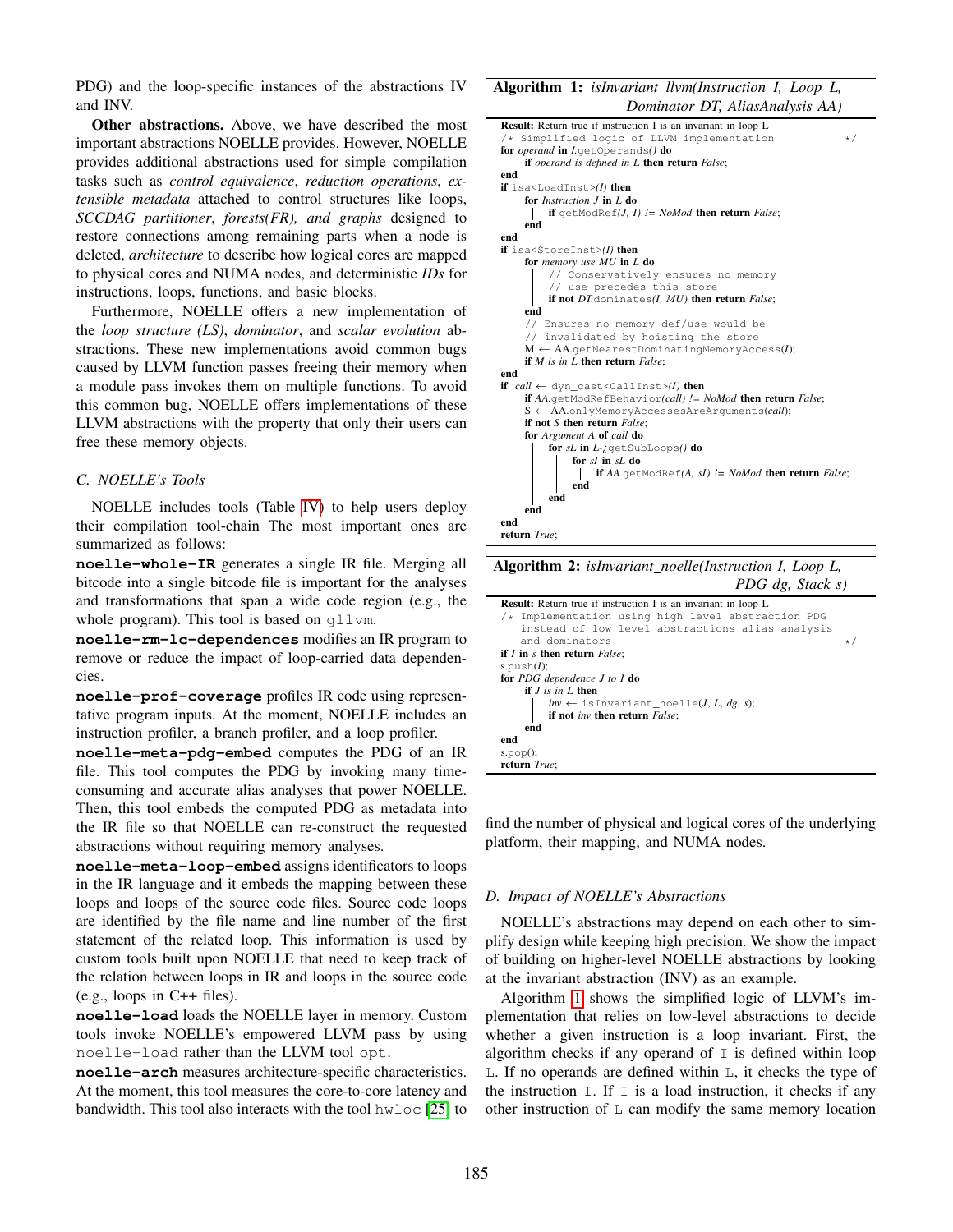accessed by  $I$ . If  $I$  is a store instruction, it checks if any memory use precedes  $I$  in  $I$ . If not, it checks no memory invalidation happens if I would be hoisted outside the loop. Finally, if  $I$  is a call instruction, it checks (i) if  $I$  can modify any memory location, (ii) if the only memory accessed are via arguments to the call, (iii) and if any sub-loop can modify the same memory accessed via arguments by the call I.

Algorithm [2](#page-6-2) shows NOELLE's implementation that relies on the high-level PDG abstraction. It checks if  $I$  is currently under analysis (i.e., in the stack s). If not, it checks instruction that I depends on whether it is outside the loop or a loop invariant. Notice that this algorithm is smaller, simpler, and more precise than Algorithm [1](#page-6-1) (Figure [4\)](#page-9-0).

# III. TRANSFORMATIONS BUILT UPON NOELLE

<span id="page-7-0"></span>This section describes the code transformations built upon NOELLE. Table [V](#page-8-1) summarizes them and their Lines of Code (LoC). Each transformation relies on several of NOELLE's abstractions. Table [VI](#page-8-2) shows the abstractions used by them. It is important to notice that every abstraction is used by more than one custom tool suggesting their wide applicability.

# *A. Work Re-Implemented Using NOELLE*

Next we describe work previously published that we reimplemented using NOELLE.

HELIX parallelizes a loop by distributing its iterations between cores [\[26\]](#page-12-23)–[\[28\]](#page-12-24). Each iteration is sliced into several sequential and parallel segments. Different instances of the same sequential segment run sequentially between the cores while everything else can overlap.

HELIX uses PRO, FR, and LC of NOELLE to identify the most profitable loops to parallelize. HELIX uses the PDG at the SCC granularity and only for the hot loops. HELIX also uses ENV to identify and organize the live-in and live-out of each chosen loop. LT and T abstractions are then used to generate the parallel version of a loop.

HELIX uses SCCDAG, INV, IV, and the RD abstractions to identify the SCCs that need to be executed sequentially. DFE is used to translate SCCs into sequential segments. SCD is then used to reduce the size of each sequential segment and schedule them within the body of each parallelized loop. Moreover, HELIX uses IVS to chunk loop iterations.

DSWP parallelizes a loop by distributing its SCCs between cores [\[23\]](#page-12-20). Instances of a given SCC are executed by the same core to create a unidirectional communication between cores. DSWP uses NOELLE's abstractions, similarly to how HELIX does while leveraging DSWP-specific knowledge to select and subsequently parallelize loops.

DOALL parallelizes a loop that has no loop-carried data dependencies by distributing its iterations among cores [\[29\]](#page-12-25). DOALL's implementation uses NOELLE's abstractions similarly to the other parallelizing compilers (DSWP and HELIX), the difference being the loop selection process and parts of the parallelized code generation.

Compiler-Based Timing is co-designed with the underlying operating system to inject calls to OS routines [\[30\]](#page-12-26) into

a program. This compiler uses DFE and PRO to implement its specialized data flow analyses. It also uses LC, FR, and LT to handle potentially-infinite loops. Finally, it uses CG to improve the accuracy of its time analyses.

Time-Squeezer generates code optimized for timing speculative micro-architectures [\[31\]](#page-12-27), [\[32\]](#page-12-28). To this end, the compiler needs to decide when to swap the compare operands (and modify its uses), how to change the schedule of instructions, and where to inject instructions that modify the clock period of the underlying architecture. This custom tool uses DFE, LC, and FR to decide where to inject clock-changing instructions. It then uses SCD to optimize the instruction sequence of a code region that uses the same clock period. Finally, it uses ISL and the whole program PDG at the instruction granularity to analyze the compare instructions and their dependencies.

Loop Invariant Code Motion hoists loop invariants outside their loop. It uses FR to hoist invariants from innermost to outermost loops. INV is then used to identify instructions that can be hoisted. Finally, it performs the hoist with LC.

Perspective is a speculative-DOALL parallelization framework that maintains the applicability of speculative techniques while approaching the efficiency of non-speculative ones. This system relies on the PDG at the instruction granularity for each selected loop and their SCCDAG.

## *B. Work Enabled by NOELLE*

We started NOELLE in 2016 to accelerate the implementation of our compilers. Since then, we implemented the following systems upon NOELLE.

CARAT is co-designed with the underlying operating system to replace virtual memory. This compiler injects code to guard IR memory instructions that cannot be proved at compile time to be valid [\[33\]](#page-12-29), [\[34\]](#page-12-30). CARAT relies on the whole program PDG at the instruction granularity, the SCCDAG, and INV to identify the memory instructions that need guards. It then uses DFE and PRO to avoid redundant guards of the same memory location. CARAT also uses LC, LT, and IV to merge guards. Finally, SCD is used to place the guards in the code.

PRVJeeves selects pseudo-random value generators (PRVG) for a randomized program (e.g., Monte Carlo simulations) [\[35\]](#page-13-0). To do so, it uses the whole program PDG at the instruction granularity, CG, and DFE to identify the allocations and uses of the PRVGs. Then, PRVJeeves uses PRO to prune the design space (e.g., PRVGs used infrequently are unmodified). Moreover, it uses LC, LT, INV, and IV to identify the uses of a vector of PRVGs. Finally, PRVJeeves uses SCD to place the uses of a PRVG in the code.

CCK is a compiler co-designed with the Nautilus OS [\[36\]](#page-13-1) to bring the OpenMP stack in the kernel space by only adding a few lines of code in the OS [\[37\]](#page-13-2).

Dead Function Elimination eliminates functions that cannot be reached by the main function nor by module constructors. To do so, the system relies on the complete CG, ISL, and the whole program PDG at the instruction granularity. It modifies the code to eliminate functions whose address is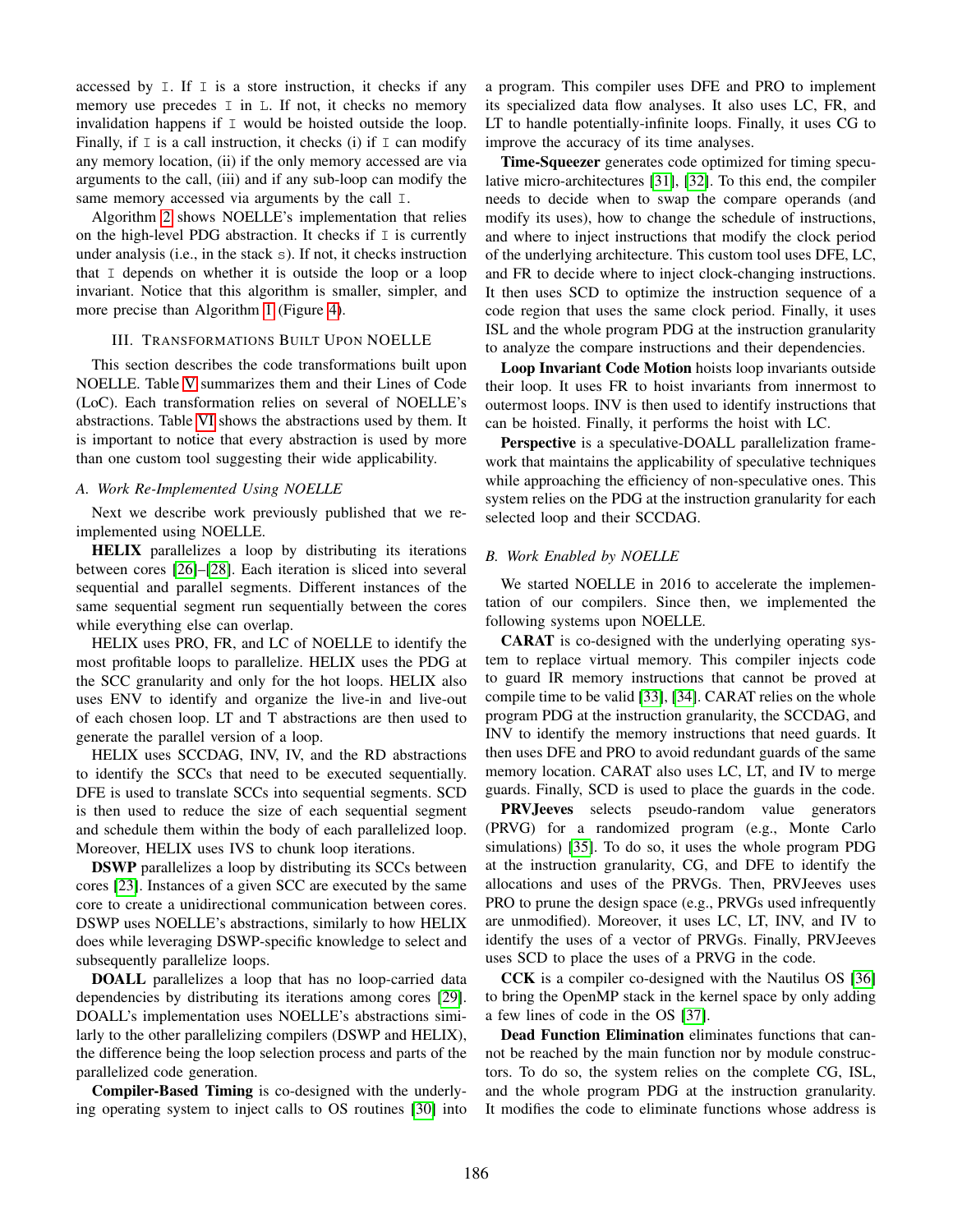<span id="page-8-1"></span>TABLE V: CUSTOM TOOLS BUILT UPON NOELLE. LOC OF TOOLS THAT ARE ENABLED BY NOELLE AND NOT AVAILABLE USING ONLY LLVM ARE MARKED WITH \* AND ESTIMATED USING THE LOC OF THE NOELLE'S ABSTRACTIONS USED BY SUCH TOOLS.

|                                   |                                                                                            |          | $LIVM +$      | Percent   |
|-----------------------------------|--------------------------------------------------------------------------------------------|----------|---------------|-----------|
| Custom tool                       | Description                                                                                | LLVM     | <b>NOELLE</b> | reduction |
| <b>HELIX</b>                      | Parallelizing compiler that applies the HELIX code parallelization technique               | 15453    | 958           | 94%       |
| <b>DSWP</b>                       | Parallelizing compiler that applies the DSWP code parallelization technique                | 8525     | 775           | 91%       |
| DOALL.                            | Parallelizing compiler that applies the DOALL code parallelization technique               | 5512     | 321           | 94%       |
| Compiler-based timing (COOS)      | Compiler to inject calls to Operating System routines to replace hardware interrupts       | 1641     | 495           | 70%       |
| Time Squeezer (TIME)              | Compiler to optimize compare instructions for timing speculative architectures             | 510      | 92            | 82%       |
| Loop Invariant Code Motion (LICM) | Hoist loop invariants outside their loop                                                   | 2317     | 170           | 93%       |
| Perspective (PERS)                | Parallelizing compiler that minimizes speculation and privatization costs                  | 33998    | 22706         | 33%       |
| <b>CARAT</b>                      | Inject memory guards to potentially incorrect memory instructions                          | *21899   | 595           | 97%       |
| PRVJeeves (PRVJ)                  | Compiler to select the Pseudo Random Value Generators for the program given as input       | *17863   | 456           | 97%       |
| <b>CCK</b>                        | OpenMP compiler co-designed with the Nautilus OS to bring the OpenMP stack in kernel space | $*51741$ | 18345         | 65%       |
| Dead Function Elimination (DEAD)  | Reduce the number of functions without increasing the total number of IR instructions      | $*7512$  | 61            | 99%       |
|                                   | <b>Total</b>                                                                               | 166971   | 44974         | $73\%$    |

<span id="page-8-2"></span>TABLE VI: NOELLE'S ABSTRACTIONS ARE VERSATILE AS THEY ARE USED BY SEVERAL AND SIGNIFICANTLY DIFFERENT CUSTOM TOOLS.

| <b>Custom</b><br>tool | <b>NOELLE's abstractions used</b> |        |   |     |   |               |            |     |   |              |   |            |        |   |    |    |              |           |
|-----------------------|-----------------------------------|--------|---|-----|---|---------------|------------|-----|---|--------------|---|------------|--------|---|----|----|--------------|-----------|
|                       | PDG                               | SCCDAG | g | ENV | ⊢ | DFE           | <b>PRO</b> | SCD | 5 | 5            | ≥ | <b>IVS</b> | $\geq$ | 匥 | šī | RD | AR           | $^{2}$    |
| <b>HELIX</b>          | J                                 | √      |   | ✓   |   | ↵             | √          | √   |   | $\checkmark$ | ✓ | v          | √      | √ |    |    |              | $\lambda$ |
| <b>DSWP</b>           | ✓                                 | ✓      |   | ✓   | ✓ |               | ✓          | ✓   | ✓ | √            | ✓ | ✓          | ✓      | ✓ |    |    | ✓            | ✓         |
| <b>DOALL</b>          | ✓                                 | √      |   | ✓   | J |               | ✓          |     | ✓ | $\checkmark$ | ✓ | ✓          | √      | ✓ |    |    | $\checkmark$ | ✓         |
| COOS                  |                                   |        | ✓ |     |   | $\checkmark$  | ✓          |     | V | ✓            |   |            |        | ✓ |    |    |              | ✓         |
| TIME                  | ⊽                                 |        |   |     |   | $\mathcal{I}$ |            | ✓   |   | ✓            |   |            |        | ✓ | ✓  |    |              | ⊽         |
| <b>LICM</b>           |                                   |        |   |     |   |               |            |     | ⊽ | ✓            |   |            | ✓      | V |    |    |              | ⊽         |
| <b>CARAT</b>          | ✓                                 | ✓      |   |     |   | ✓             | v          | ✓   | ✓ | √            | ✓ |            | ✓      |   |    |    |              | ✓         |
| PRVJ                  | ✓                                 |        | ⊽ |     |   | ✓             | ✓          | ン   | V | ✓            | ✓ |            | ᢦ      |   |    |    |              | ⊽         |
| <b>PERS</b>           | ✓                                 | ✓      |   |     |   |               |            |     |   |              |   |            |        |   |    |    |              |           |
| CCK                   | J                                 |        |   |     |   |               | J          | J   |   | J            | J | ✓          | J      | J |    | J  |              | ✓         |
| <b>DEAD</b>           | ▽                                 |        | ✓ |     |   |               |            |     |   |              |   |            |        |   | ✓  |    |              |           |

stored in memory when the compiler can prove such address cannot be used by any indirect call.

# IV. EVALUATION

<span id="page-8-0"></span>This section evaluates NOELLE and the custom tools built upon it. Before presenting the results, we describe our evaluation platform and our evaluation methodology. Our results show that each of NOELLE's abstraction can be used by several significantly different custom tools. Results suggest that NOELLE's implementation of a few abstractions that exist in LLVM are more precise than their LLVM counterparts. Finally, results suggest that we can build a custom tool in a few lines of code that is powerful enough to improve the performance or reduce the binary size compared to the mainline, widely adopted compilers like clang.

# *A. Experimental Setup*

We have evaluated NOELLE and 11 custom tools on the platform described next and by following the measurement methodology described here.

Platform. Our evaluation was done on a Dell PowerEdge R730 server with one Intel Xeon E5-2695 v3 Haswell processor running at 2.3GHz. The processor has 12 cores with 2-way hyperthreading, 35MB of last-level cache, and a peak power consumption of 120W. The cores are supported by 256GB of main memory in 16 dual rank RDIMMs at 2133MHz. Turbo Boost was disabled, and no CPU frequency governors were used (i.e., all cores ran at a maximum frequency). The OS used is Red Hat Enterprise Linux Server 8 on kernel 4.18.

NOELLE is available for several versions of LLVM [\[1\]](#page-12-0) ranging from 5 to the latest (at the time of writing) 12. Different NOELLE versions compiles differently depending on which external libraries are available for that LLVM version. This paper reports the results for NOELLE compiled using LLVM 9 because one of the external alias analysis, SCAF, that NOELLE relies on is at the moment only available for LLVM 9. Hence, NOELLE with LLVM 9 currently provides the most accurate PDG. Finally, all results are generated using NOELLEGym [\[38\]](#page-13-3), an infrastructure we built to evaluate NOELLE-related tools. While our artifact targets 71 benchmarks from four suites, most results showed next exclude PolyBench benchmarks for lack of space (similar trends are found in PolyBench).

Statistics and convergence. Each data point we show in our evaluation is the median value of 11 runs.

## *B. Building Upon NOELLE Reduces Source Code*

NOELLE simplifies the implementation of code analyses and transformations. Table [V](#page-8-1) compares the implementations of 11 transformations when built upon NOELLE and when implemented only using LLVM abstractions. We agree LoC is not an ideal proxy for measuring the complexity of a system, however it is important to notice that the reduction in LoC obtained by using NOELLE and shown in Table [V](#page-8-1) is significant (73% less code for the 11 custom tools).

NOELLE abstractions are general enough to be useful by many and highly-heterogeneous custom tools. Table [VI](#page-8-2) shows that each abstraction is used by several custom tools. For example, LT is used by nine custom tools out of 11. Moreover, it is important to notice the heterogeneity of these custom tools that use (for example) LT: parallelizing transformations, loop invariant code motion (LICM), code optimizations for timing speculative micro-architecture (TIME), memory guard injector and optimization (CARAT), PRVG selector (PRVJ), and scheduler of OS routines within applications (COOS).

# *C. NOELLE Abstractions*

Next, we compare the subset of NOELLE's abstractions that are also available in LLVM. These abstractions are loop invariants, loop induction variables, and dependencies.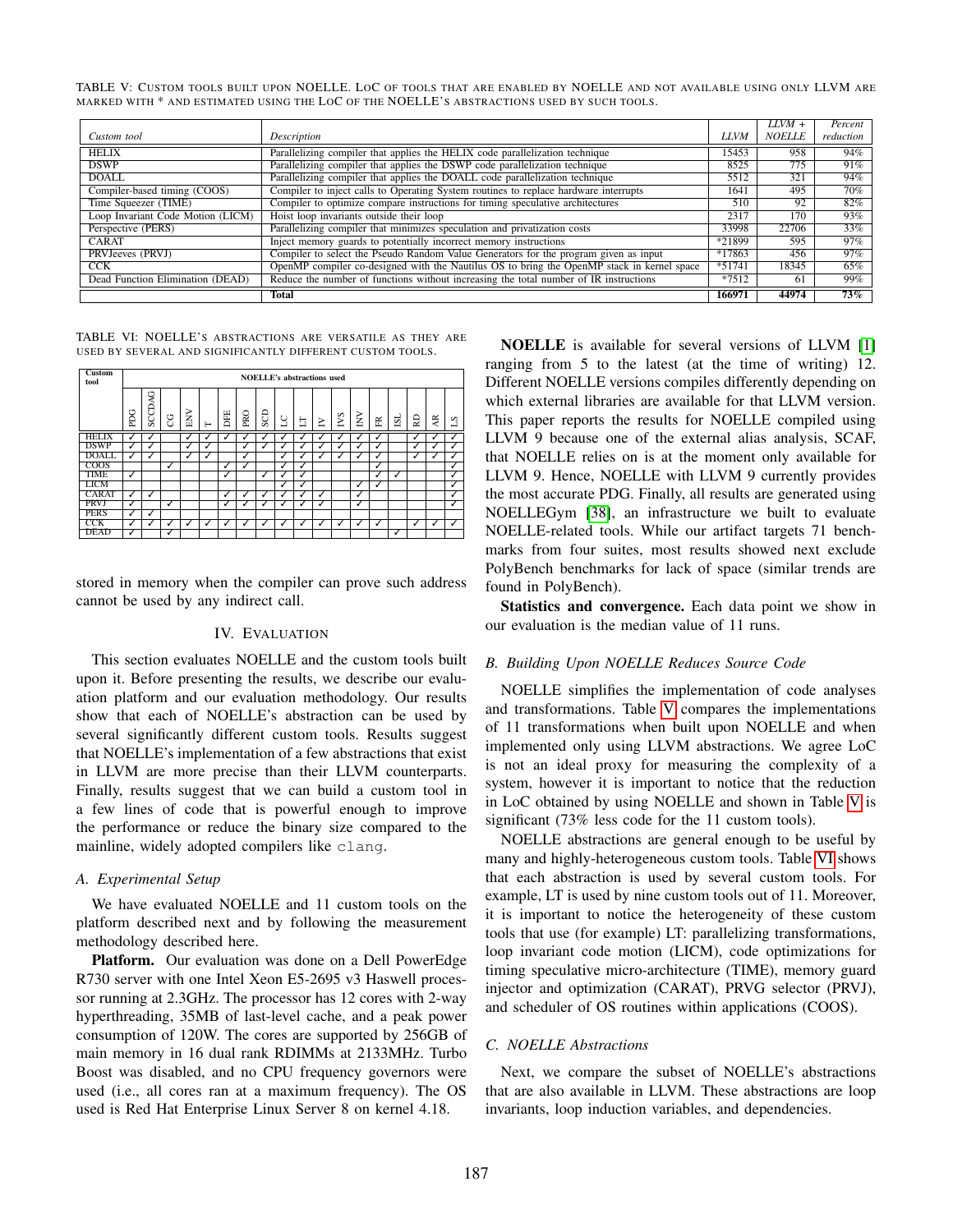<span id="page-9-1"></span>

<span id="page-9-0"></span>Fig. 4: NOELLE detects significantly more invariants than LLVM even if the former relies on a simpler and shorter algorithm powered by higher-level abstraction (Algorithm [2\)](#page-6-2) compared to LLVM (Algorithm [1\)](#page-6-1).

Figure [3](#page-9-1) shows that NOELLE's implementation of dependencies of its PDG is more accurate than LLVM's abstraction. LLVM is capable of proving a significant fraction of potential memory dependencies non-existing. NOELLE further improves this result by leveraging state-of-the-art alias analyses [\[18\]](#page-12-13), [\[39\]](#page-13-4), [\[40\]](#page-13-5). While theoretically these alias analysis frameworks could be included in LLVM, they are currently designed and implemented outside the LLVM codebase; including them in LLVM will be challenging in practice.

Figure [4](#page-9-0) compares the number of loop invariants identified by both LLVM and NOELLE. NOELLE identifies significantly more loop invariants than LLVM because the invariant abstraction of NOELLE is built using the PDG abstraction. This makes the invariant detection algorithm within NOELLE (Algorithm [2\)](#page-6-2) smaller, more elegant, and more powerful compared to the LLVM one (Algorithm [1\)](#page-6-1).

Finally, we computed the number of loop induction variables using both LLVM and NOELLE for the IR generated by noelle-rm-lc-dependencies. Among the 71 benchmarks LLVM identifies less loop induction variables (1512 total) compared to NOELLE (3749 total). The reason is that LLVM's induction variable analysis expects the input IR to have loops in the do-while shape. However, most loops in the 71 benchmarks have a while shape, and changing them into a do-while shape would reduce the applicability of all the implemented parallelization techniques (so noelle-rm-lc-dependencies keeps loops in their while shape). Instead, NOELLE identifies loop induction variables (3749 total) independently of the shape of a loop.

# *D. Parallelizing Transformations Upon NOELLE*

Next, we describe the parallelizing code transformations built upon NOELLE (HELIX, DSWP, DOALL) that do not rely on speculative techniques. This allows us to compare small code implementations built upon NOELLE with the parallelizing transformations implemented by icc and gcc.

Figure [5](#page-10-1) shows the speedups we obtained in PARSEC and MiBench benchmark suites. The few missing benchmarks have failed to compile with the unmodified clang compiler, and therefore we cannot use them to test NOELLE-based tools. Figure [5](#page-10-1) shows that the NOELLE-based small custom tools already extract more parallelism compared to what gcc and icc extract. Furthermore, we analyzed the few benchmarks that NOELLE-based parallelizing tools could not extract significant performance benefits (e.g., crc). We found this is due to the lack of support for memory object cloning. This is arguably an abstraction that should exist in the parallelization techniques rather than within NOELLE as the latter is not specialized for parallelization purposes. Finally, it is important to note that Figure [5](#page-10-1) shows it is possible to have all these parallelization techniques implemented in the same compiler using the same abstractions (NOELLE is the first codebase that includes both DSWP and HELIX).

We also run these five parallelizing tools on 14 SPEC CPU2017 benchmarks (the only missing benchmark is gcc, which did not compile with qllvm). Speedups were obtained only by NOELLE-based parallelizing tools and are within 1% and 5% for these 14 benchmarks demonstrating the robustness of NOELLE abstractions. Speculative techniques are likely to be required to unlock further speedups on these benchmarks. We argue that speculative techniques should be implemented outside NOELLE as they are parallelization-specific.

Finally, we have ported a state-of-the-art parallelizing compiler (Perspective [\[41\]](#page-13-6)) together with the authors. We modified the original codebase to use the PDG and the SCCDAG abstractions. This new version has preserved the performance shown in the authors' original paper.

#### *E. Reducing Binary Size with NOELLE*

Binary size is an important optimization goal for both embedded systems and servers [\[42\]](#page-13-7). The compiler clang offers an optimization level for this goal  $(-0z)$ . DeadFunctionElimination further reduces the binary size by 2.3% on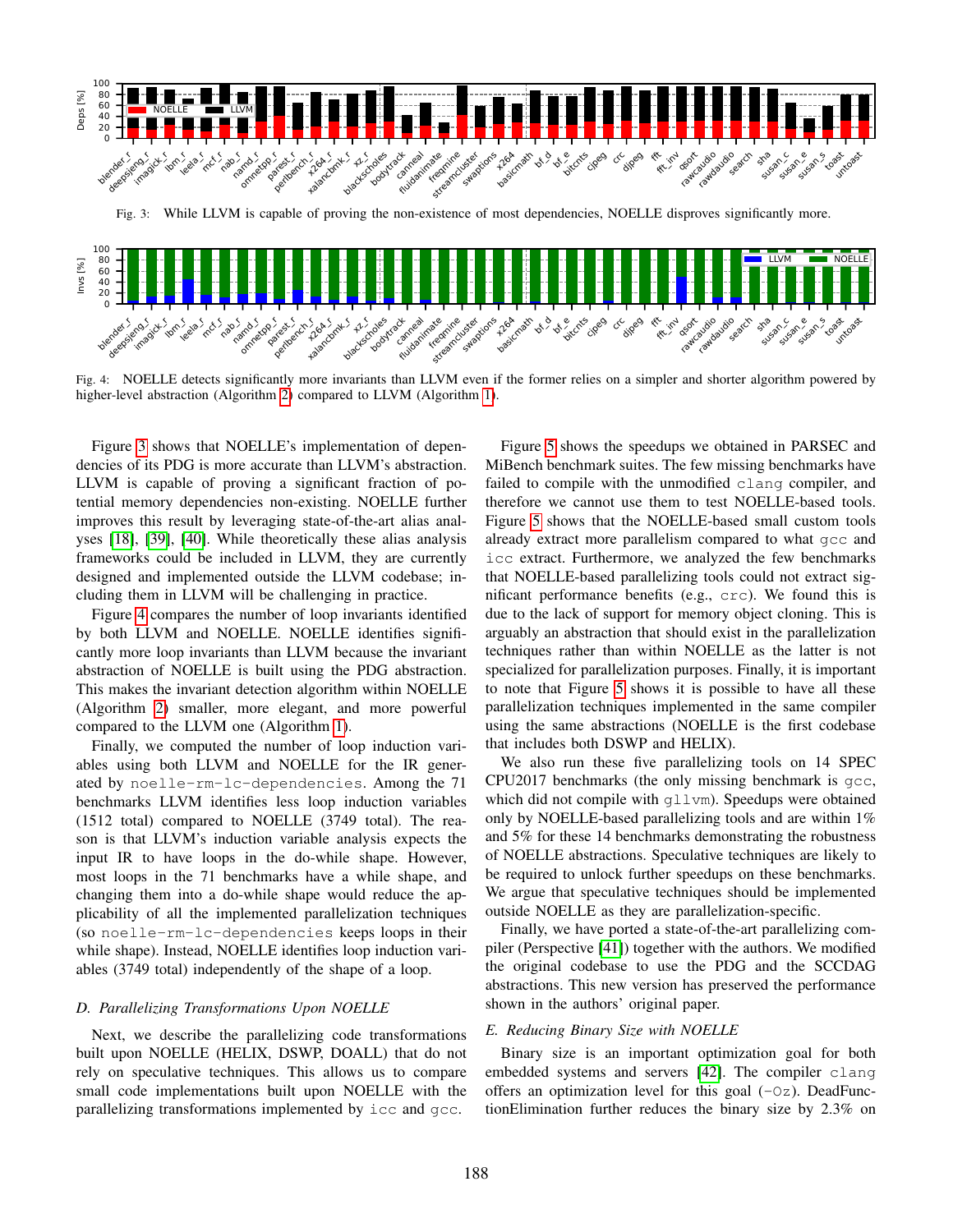<span id="page-10-1"></span>

Fig. 5: Both gcc and icc did not obtain additional performance benefits from their parallelization techniques. Instead, NOELLE-based parallelizing tools generate additional benefits compared to their baseline, clang. Finally, both HELIX and DSWP include the DOALL parallelization to parallelize only loops with no loop-carried dependences.

average among the 71 benchmarks considered. The reduction is obtained by inlining functions that are invoked by a single call instruction; after inlining, these functions are removed.

#### V. RELATED WORK

# <span id="page-10-0"></span>*A. Providing High-Level Abstractions*

Researchers have explored bringing high-level abstractions to compilers in many different ways. Compilers that support automatic parallelization include Polaris [\[8\]](#page-12-31), a parallelizing compiler for Fortran programs, Cetus [\[9\]](#page-12-6), a C compiler focusing on multicore, and ROSE [\[7\]](#page-12-5), a compiler for building custom compilation tools. These compilers operate on highlevel abstractions to perform *source-to-source translation*, thus missing opportunities presented only in low-level IRs including fine-grained operations and more canonical code patterns.

Many domain-specific projects add new abstractions similar to NOELLE. SeaHorn [\[43\]](#page-13-8) provides new abstractions for developing verification techniques. Polly [\[44\]](#page-13-9), [\[45\]](#page-13-10), PLUTO [\[46\]](#page-13-11), HALIDE [\[11\]](#page-12-8), [\[47\]](#page-13-12), Tiramisu [\[48\]](#page-13-13), [\[49\]](#page-13-14), and APOLLO [\[50\]](#page-13-15) provide abstractions to suit polyhedral optimizations, targeting loops characterized by regular control and data flows. TensorFlow [\[10\]](#page-12-7) uses high-level graph representations to discover more graph optimizations [\[51\]](#page-13-16). These projects focus on specific domains and their abstractions are not easily reusable for problems outside their domains.

Few domain-independent compilers combine low-level IR with high-level abstractions like NOELLE. SUIF compiler [\[12\]](#page-12-9) provides low-level IR as well as higher-level constructs including loops, conditional statements, and array accesses [\[13\]](#page-12-10). The IMPACT compiler [\[14\]](#page-12-11) provides hierarchical IRs. Unfortunately, they are not maintained anymore.

The LLVM community also has a Loop Optimization Working Group [\[52\]](#page-13-17) that recently has started working on a few abstractions included in NOELLE, such as the dependence graph. We plan to share NOELLE code with them. We also see value in maintaining NOELLE as a separate project that focuses mainly on performance rather than making a balance between performance, and compilation time.

#### *B. LLVM Projects*

As we have built NOELLE on top of LLVM, we want to know how NOELLE might impact compiler research. To do this, we have exhaustively reviewed all 544 papers published in PLDI, CGO, and CC during the past five years (2016- 2020). Out of these papers, 87 papers explicitly mention that they are built on top of LLVM by either implementing new passes, modifying the LLVM internals, or creating a new frontend/back-end based on LLVM IR. Out of these 87 papers:

- 26 (29.9%) use abstractions similar to those provided by NOELLE. Thus, they could be re-implemented on top of NOELLE with significantly fewer lines of code and/or better performance. Of these, we have implemented CARAT [\[33\]](#page-12-29) and PRVJeeves [\[35\]](#page-13-0) with NOELLE and presented the benefits in Section [III.](#page-7-0) Other examples include Spinal Node [\[53\]](#page-13-18), which uses PDG as well as data flow analysis; Valence [\[54\]](#page-13-19), which relies on call graph analysis; Clairvoyance [\[55\]](#page-13-20), which relies on loop-carried dependence analysis.
- 10 (11.5%) provide new abstractions or implement analyses or transformations that fulfill NOELLE abstractions. We have already integrated SVF [\[19\]](#page-12-14) and SCAF [\[18\]](#page-12-13) within NOELLE. We plan to evaluate others [\[56\]](#page-13-21)–[\[59\]](#page-13-22) in the future.
- 25 (28.7%) are doing tasks orthogonal to NOELLE's abstractions. Nevertheless, they do not conflict with NOELLE because both implementations do not modify LLVM internals. Due to NOELLE's modular and demand-driven design, future work can use NOELLE even if only a subset of abstractions are of interest.
- 26 (29.9%) papers modify LLVM internals or use alternative front/back-ends. These projects need to be analyzed case by case for the possibility of integration with NOELLE.

In conclusion, 41.4% of the projects are highly likely to benefit from or contribute to NOELLE's abstractions; 28.7% have the potential for future collaboration; 29.9% need investigation before integration.

# VI. CONCLUSION

Code analyses and transformations need to go beyond peephole and ILP optimizations for modern architectures. Their implementation requires high-level abstractions that are currently lacking in LLVM. This paper introduces NOELLE, an open-source compilation layer built upon LLVM that provides the required abstractions. NOELLE has been tested with 11 highly diverse tools that are built upon it. All of these tools gain benefits compared to unmodified LLVM.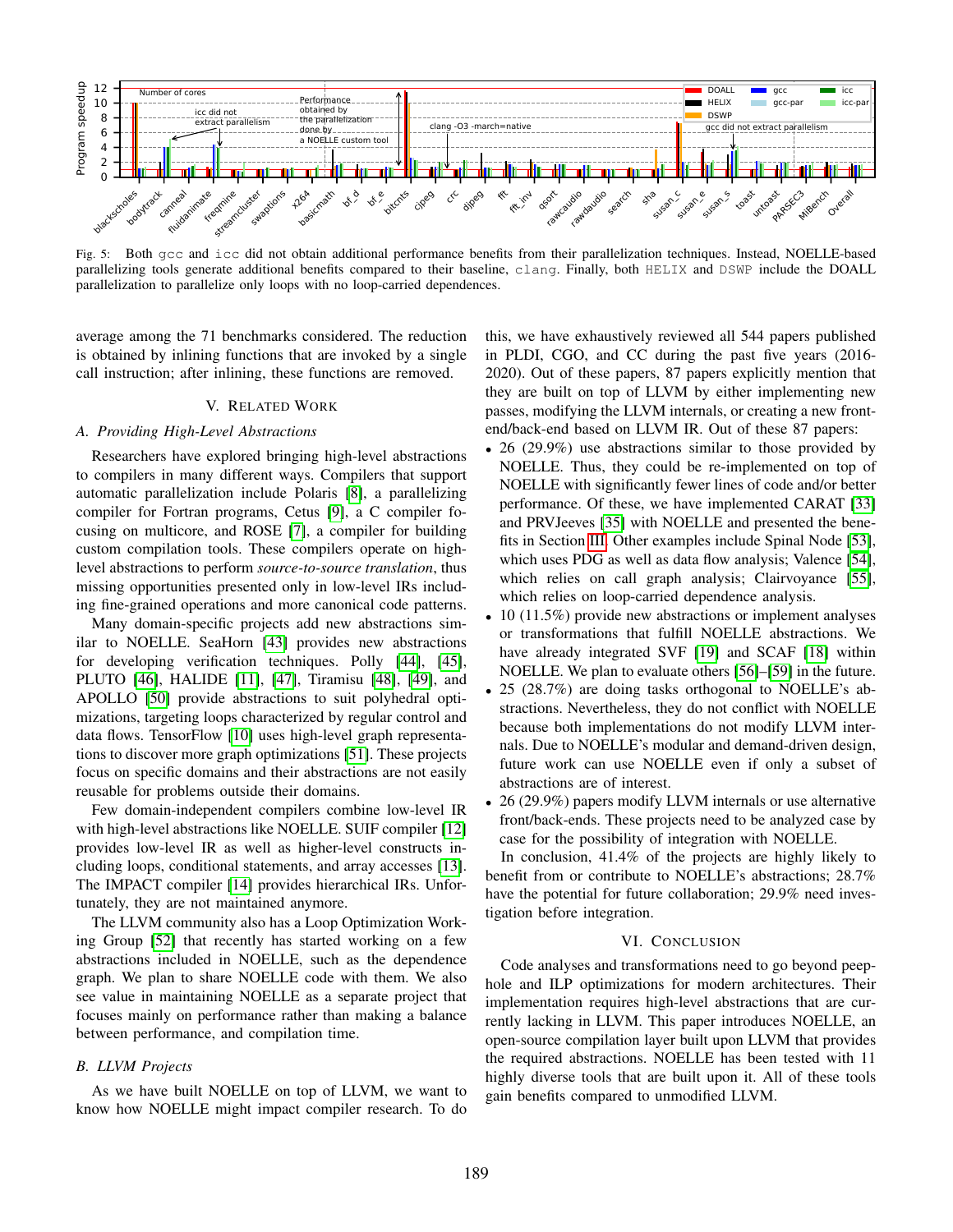# **APPENDIX**

# *A. Abstract*

This artifact describes the tools and code used in our evaluation. The main component is a docker image which includes a detailed README, scripts to generate and run all experiments along with the LLVM9.0.0 already installed. It requires docker to run the image and a network connection to pull down external dependencies and our benchmark suite. Evaluating this artifact requires an Intel multicore processor with shared memory. The scripts will generate all of the data from our paper evaluation into a text format with the only manual step required being to add the SPEC CPU2017 benchmark suite as we cannot share it directly. The script will optionally generate the SPEC CPU2017 data by following the instructions in README.md

*B. Artifact Check-List (Meta-information)*

- Algorithm: No
- Program: PARSEC3, PolyBench, MiBench
- Compilation: LLVM9.0.0, Included
- Transformations: None
- Binary: None
- Data set: Data sets are included with the benchmark suite
- Run-time environment: None
- Hardware: None
- Run-time state: Yes
- Execution: Sole user, Pinning, approximately 4 days to run
- Metrics: Execution time, Number of dependences, Number of induction variables, Number of loop invariants
- Output: Individual file output for each metric and each benchmark
- Experiments: The experiments can be run with the included bin/compileAndRun script. The user must set environment variables to customize the experiments as described in the README.md include in the docker image.
- How much disk space required (approximately)?: 500 GB
- How much time is needed to prepare workflow (approximately)?: Several hours
- How much time is needed to complete experiments (approximately)?: 4 days
- Publicly available?: Yes
- Code licenses (if publicly available)?: MIT License
- Data licenses (if publicly available)?: No
- Workflow framework used?: Customization and automation of the experiments are handled by the bin/compileAndRun script and environment variables described in the README.md included in the docker image.
- Archived (provide DOI)?: 10.5281/zenodo.5789400

# *C. Description*

*1) How Delivered:* The artifact can be accessed via a docker image following the DOI.

*2) Hardware Dependencies:* Intel multicore chip with shared memory required. TurboBoost and HyperThreading must be disabled to reproduce execution time results.

*3) Software Dependencies:* Running the artifact requires docker, all other software dependencies are included in the docker image or installed when running the included scripts. The only dependency that must be added is the SPEC2017 benchmark suite which cannot be included.

*4) Data Sets:* All data sets will be automatically downloaded when the scripts within the container are run. The SPEC CPU2017 data set cannot be included in the artifact because of licensing, if the reviewer would like to obtain SPEC CPU2017 results, they must add it themselves.

## *D. Installation*

After downloading the docker image, add it to your docker with docker load < noelle.tar. After adding the image to your docker it can be run interactively with docker run --rm -it noelle /bin/bash

docker load < noelle.tar docker run --rm -it noelle /bin/bash

## *E. Experiment Workflow*

The workflow for this experiment is as follows.

- 1) NOELLE is compiled.
- 2) All benchmarks are compiled for all configurations (WARN-ING: this will take several hours).
- 3) Statistics are generated about loops (induction variables, invariants) and dependencies in the PDG of a program.
- 4) Baseline times are generated for all benchmarks.
- 5) Times are generated for binaries obtained by noelle-rm-lc-dependencies, which is the input of the parallelization schemes. This configuration is called NONE.
- 6) Times are generated for DOALL parallelized binaries for all benchmarks.
- 7) Times are generated for HELIX parallelized binaries for all benchmarks.
- 8) Times are generated for DSWP parallelized binaries for all benchmarks.
- 9) The speedups are computed.
- 10) Statistics about how many loops have been parallelized with which techniques are generated.

This workflow is automatically run through the bin/compileAndRun script. This can be launched in the background in order to watch the progress at a finer grain through the output.txt file.

After running the docker image interactively, please read README.md

#### vim README.md

Launch in the background building NOELLE and running the experiments:

./bin/compileAndRun &

Optional: View additional progress of the script

tail -f output.txt

## *F. Evaluation and Expected Result*

After running the docker image interactively, the README.md includes instructions for the evaluator to run the experiment. This is provided as a single script that takes no arguments, run from the home directory of the docker image. Generating results for all benchmarks takes approximately 4 days. The results directory includes the author's results that were used in the paper submission. It is expected that the results generated by the artifact are in line with the author's results.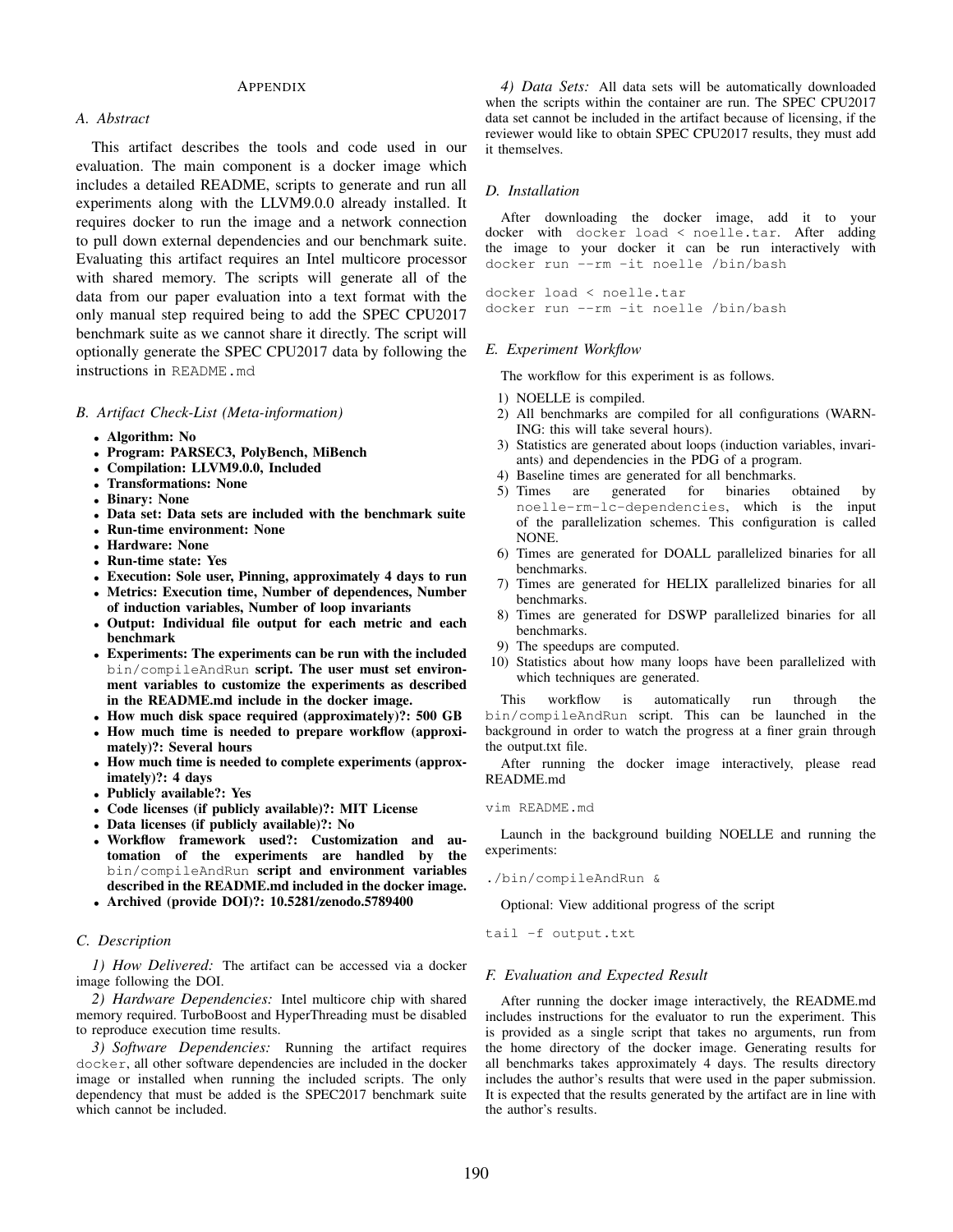## *G. Experiment Customization*

There are three experimental configurations and one customization available in this artifact.

- Minimal runs the minimal set of experiments (PARSEC3, MiBench) to support the claims made in the submitted paper. This experimental configuration takes approximately 4 days to run.
- Submission runs the SPEC CPU2017 benchmark suite, which are included in the submitted paper. This experimental configuration takes approximately 12 days to run. Due to the long experimental time, this configuration is separate from the Minimal set. This can be selected by setting the NOELLE\_SUBMISSION environment variable.
- Final runs new results that were not included in the paper submission, but will be included in the final version of the paper. This experimental configuration takes approximately 5 days to run. This can be selected by setting the NOELLE\_FINAL environment variable.
- Runs changes the number of times that time-sensitive evaluations are run. The default number of runs is 5. This can be modified with the NOELLE\_RUNS environment variable.

## *H. Notes*

For more detailed information about the artifact and its evaluation process, read the README.md located in the artifact, which has been made publicly available.

## *I. Methodology*

Submission, reviewing and badging methodology:

- <http://cTuning.org/ae/submission-20190109.html>
- <http://cTuning.org/ae/reviewing-20190109.html>
- [https://www.acm.org/publications/policies/](https://www.acm.org/publications/policies/artifact-review-badging) [artifact-review-badging](https://www.acm.org/publications/policies/artifact-review-badging)

#### **REFERENCES**

- <span id="page-12-0"></span>[1] C. Lattner and V. Adve, "Llvm: A compilation framework for lifelong program analysis & transformation," in *Proceedings of the international symposium on Code generation and optimization: feedback-directed and runtime optimization*. IEEE Computer Society, 2004, p. 75.
- <span id="page-12-1"></span>[2] "The LLVM Compiler Infrastructure Project," http://llvm.org/.
- <span id="page-12-2"></span>[3] "GCC, the GNU Compiler Collection - GNU Project - Free Software Foundation (FSF)," https://gcc.gnu.org/.
- <span id="page-12-3"></span>[4] "MSVC auto-parallelization," https://docs.microsoft.com/en-us/cpp/parallel/auto-parallelization-andauto-vectorization?view=vs-2019.
- [5] "Automatic Parallelization," https://www.intel.com/content/www/us/en/develop/documentation/cppcompiler-developer-guide-and-reference/top/optimization-andprogramming-guide/automatic-parallelization.html.
- <span id="page-12-4"></span>[6] "AutoParInGCC - GCC Wiki," https://gcc.gnu.org/wiki/AutoParInGCC.
- <span id="page-12-5"></span>[7] "Rose Compiler – Program Analysis and Transformation," http://rosecompiler.org/.
- <span id="page-12-31"></span>[8] B. Blume, R. Eigenmann, K. Faigin, and J. Grout, "Polaris: The Next Generation in Parallelizing Compilers," Tech. Rep.
- <span id="page-12-6"></span>[9] "The Cetus Project," https://engineering.purdue.edu/Cetus/.
- <span id="page-12-7"></span>[10] "TensorFlow," https://www.tensorflow.org/.
- <span id="page-12-8"></span>[11] "Halide," https://halide-lang.org/.
- <span id="page-12-9"></span>[12] "The SUIF Compiler - SUIF 2," https://suif.stanford.edu/suif/suif2/.
- <span id="page-12-10"></span>[13] R. P. Wilson, R. S. French, C. S. Wilson, S. P. Amarasinghe, J. M. Anderson, S. W. K. Tjiang, S.-W. Liao, C.-W. Tseng, M. W. Hall, M. S. Lam, and J. L. Hennessy, "The SUIF Compiler System: A Parallelizing and Optimizing Research Compiler," Tech. Rep.
- <span id="page-12-11"></span>[14] P. P. Chong, S. A. Mohike, and N. J. Warier, "IMPACT: An Architectural Framework for Multiple-Instruction-Issue Processors," p. 10.
- <span id="page-12-12"></span>[15] "The NOELLE Project," https://github.com/scampanoni/noelle.
- <span id="page-12-15"></span>[16] A. V. Aho, M. S. Lam, R. Sethi, and J. D. Ullman, *Compilers: principles, techniques and tools*, 2020.
- <span id="page-12-16"></span>[17] A. W. Appel, *Modern compiler implementation in C*. Cambridge university press, 2004.
- <span id="page-12-13"></span>[18] S. Apostolakis, Z. Xu, Z. Tan, G. Chan, S. Campanoni, and D. I. August, "Scaf: A speculation-aware collaborative dependence analysis framework," in *Proceedings of the 41st ACM SIGPLAN Conference on Programming Language Design and Implementation*, ser. PLDI 2020. New York, NY, USA: Association for Computing Machinery, 2020, pp. 638–654. [Online]. Available:<https://doi.org/10.1145/3385412.3386028>
- <span id="page-12-14"></span>[19] Y. Sui and J. Xue, "SVF: Interprocedural static value-flow analysis in LLVM," in *Proceedings of the 25th International Conference on Compiler Construction, CC 2016, Barcelona, Spain, March 12-18, 2016*, A. Zaks and M. V. Hermenegildo, Eds. ACM, 2016, pp. 265–266.
- <span id="page-12-17"></span>[20] J. Ferrante, K. J. Ottenstein, and J. D. Warren, "The program dependence graph and its use in optimization," *ACM Transactions on Programming Languages and Systems (TOPLAS)*, vol. 9, no. 3, pp. 319–349, 1987.
- <span id="page-12-18"></span>[21] E. A. Deiana, V. St-Amour, P. A. Dinda, N. Hardavellas, and S. Campanoni, "Unconventional parallelization of nondeterministic applications," in *Proceedings of the Twenty-Third International Conference on Architectural Support for Programming Languages and Operating Systems*, ser. ASPLOS '18. New York, NY, USA: ACM, 2018, pp. 432–447. [Online]. Available: <http://doi.acm.org/10.1145/3173162.3173181>
- <span id="page-12-19"></span>[22] R. Tarjan, "Depth-first search and linear graph algorithms," *SIAM journal on computing*, vol. 1, no. 2, pp. 146–160, 1972.
- <span id="page-12-20"></span>[23] G. Ottoni, R. Rangan, A. Stoler, and D. I. August, "Automatic thread extraction with decoupled software pipelining," in *38th Annual IEEE/ACM International Symposium on Microarchitecture (MICRO'05)*, Nov 2005, pp. 12 pp.–118.
- <span id="page-12-21"></span>[24] A. W. Appel, *Modern compiler implementation in Java*. Cambridge university press, 2008.
- <span id="page-12-22"></span>[25] "Portable hardware locality (hwloc)," [https://www.open-mpi.org/projects/hwloc.](https://www.open-mpi.org/projects/hwloc)
- <span id="page-12-23"></span>[26] S. Campanoni, T. Jones, G. Holloway, V. J. Reddi, G.-Y. Wei, and D. Brooks, "HELIX: Automatic parallelization of irregular programs for chip multiprocessing," in *Proceedings of the Tenth International Symposium on Code Generation and Optimization*, ser. CGO '12. New York, NY, USA: ACM, 2012, pp. 84–93. [Online]. Available: <http://doi.acm.org/10.1145/2259016.2259028>
- [27] N. Murphy, T. Jones, R. Mullins, and S. Campanoni, "Performance" implications of transient loop-carried data dependences in automatically parallelized loops," in *Proceedings of the 25th International Conference on Compiler Construction*, ser. CC 2016. New York, NY, USA: ACM, 2016, pp. 23–33. [Online]. Available: <http://doi.acm.org/10.1145/2892208.2892214>
- <span id="page-12-24"></span>[28] S. Campanoni, T. Jones, G. Holloway, G. Y. Wei, and D. Brooks, "The helix project: Overview and directions," in *DAC Design Automation Conference 2012*, June 2012, pp. 277–282.
- <span id="page-12-25"></span>[29] A. R. Hurson, J. T. Lim, K. M. Kavi, and B. Lee, "Parallelization of doall and doacross loops—a survey," in *Advances in computers*. Elsevier, 1997, vol. 45, pp. 53–103.
- <span id="page-12-26"></span>[30] S. Ghosh, M. Cuevas, S. Campanoni, and P. Dinda, "Compiler-based timing for extremely fine-grain preemptive parallelism," in *Super Computing conference (SC)*, 2020.
- <span id="page-12-27"></span>[31] Y. Fan, S. Campanoni, and R. Joseph, "Time squeezing for tiny devices," in *Proceedings of the 46th International Symposium on Computer Architecture, ISCA 2019, Phoenix, AZ, USA, June 22-26, 2019*, 2019, pp. 657–670. [Online]. Available: <https://doi.org/10.1145/3307650.3322268>
- <span id="page-12-28"></span>[32] Y. Fan, T. Jia, J. Gu, S. Campanoni, and R. Joseph, "Compiler-guided instruction-level clock scheduling for timing speculative processors," in *Proceedings of the 55th Annual Design Automation Conference*, ser. DAC '18. New York, NY, USA: ACM, 2018, pp. 40:1–40:6. [Online]. Available:<http://doi.acm.org/10.1145/3195970.3196013>
- <span id="page-12-29"></span>[33] B. Suchy, S. Campanoni, N. Hardavellas, and P. Dinda, "CARAT: A case for virtual memory through compiler- and runtime-based address translation," in *Proceedings of the 41st ACM SIGPLAN Conference on Programming Language Design and Implementation*, ser. PLDI 2020. New York, NY, USA: Association for Computing Machinery, 2020, p. 329–345. [Online]. Available:<https://doi.org/10.1145/3385412.3385987>
- <span id="page-12-30"></span>[34] B. Suchy, S. Ghosh, A. Nelson, Z. Huang, D. Kersnar, S. Chai, M. Cuevas, A. Bernat, G. Chaudhary, N. Hardavellas, S. Campanoni, and P. Dinda, "CARAT CAKE: Replacing paging via compiler/kernel cooperation," in *ASPLOS*, 2022.